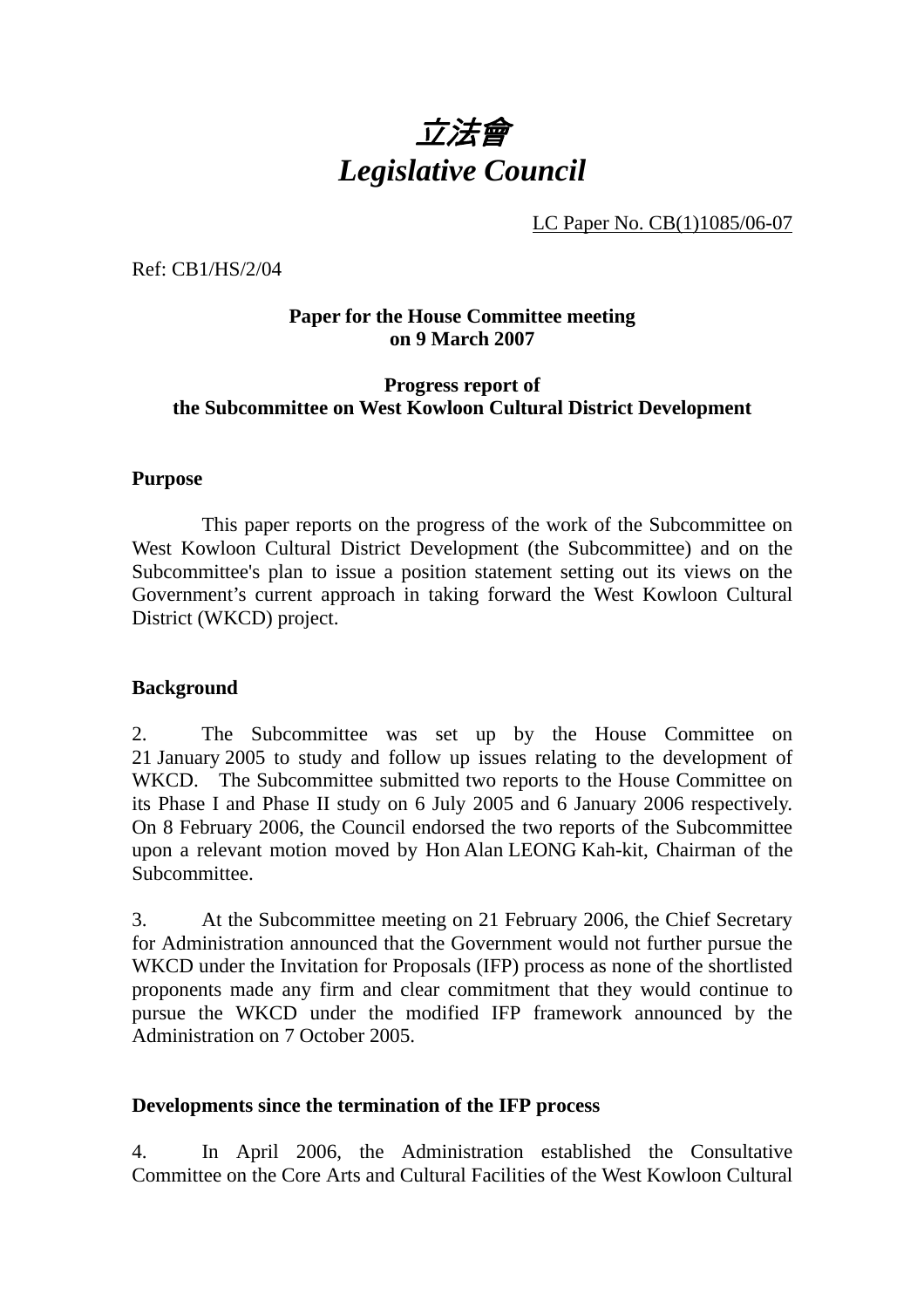District (Consultative Committee) and its three advisory groups, namely the Performing Arts and Tourism Advisory Group, the Museums Advisory Group and the Financial Matters Advisory Group to take forward the WKCD project with a new approach. The foremost task of the Consultative Committee and its three Advisory Groups is to re-examine, with a view to re-confirming if appropriate, the need for Core Arts and Cultural Facilities as defined in the IFP and other arts and cultural facilities to be provided in the WKCD and the financial implications of developing and operating these facilities. At the meeting of the Subcommittee on 6 April 2006, the Subcommittee discussed with the Administration the new approach for taking forward the WKCD project, and noted that the Consultative Committee would deliberate on the recommendations of the three advisory groups and thereafter submit its recommendations to the Chief Executive on the arts and cultural facilities to be provided in WKCD and the possible financing approaches for developing and operating those facilities. The Subcommittee decided that it would continue to study and monitor the development of issues relating to the WKCD.

5. From June 2006 to January 2007, the Subcommittee held three open meetings to receive briefings by the Administration on the progress of its work and that of the Consultative Committee and its advisory groups and to meet with deputations to listen to their views on how the WKCD project should be taken forward and on the work done so far by the Government.

#### **Position statement of the Subcommittee**

6. Having regard to the developments and the views and concerns raised by deputations, the Subcommittee decided at the meeting on 6 January 2007 that the Subcommittee should undertake an overall review of the work done so far by the Administration since the termination of the IFP process in February 2006. For the purpose, the Subcommittee held two closed meetings on 29 January and 26 February 2007 for internal deliberation on the following aspects of the Government's current work on WKCD --

- (a) public involvement in the planning and implementation of the project;
- (b) adoption of an integrated and coordinated approach in the planning of West Kowloon Reclamation;
- (c) overall planning for the 40-hectare site for the WKCD project; and
- (d) establishment of an overseeing authority to steer the WKCD project.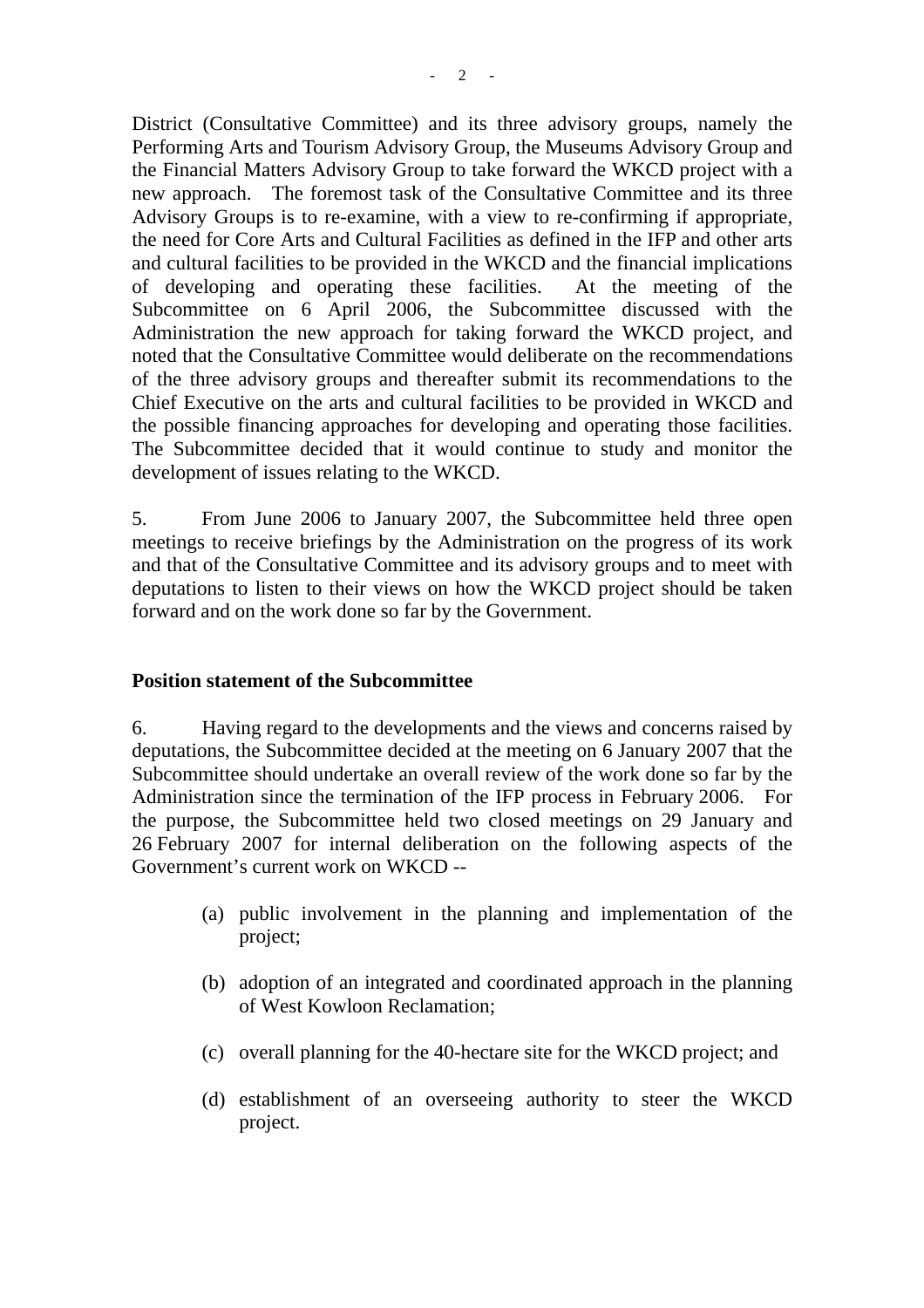7. As a result of the deliberations, the Subcommittee has agreed on a position statement setting out the views of the Subcommittee on the Government's current approach in taking forward the WKCD project. A copy of the position statement is attached in the **Appendix**.

### **Advice sought**

8. Members are requested to note this progress report and the position statement attached.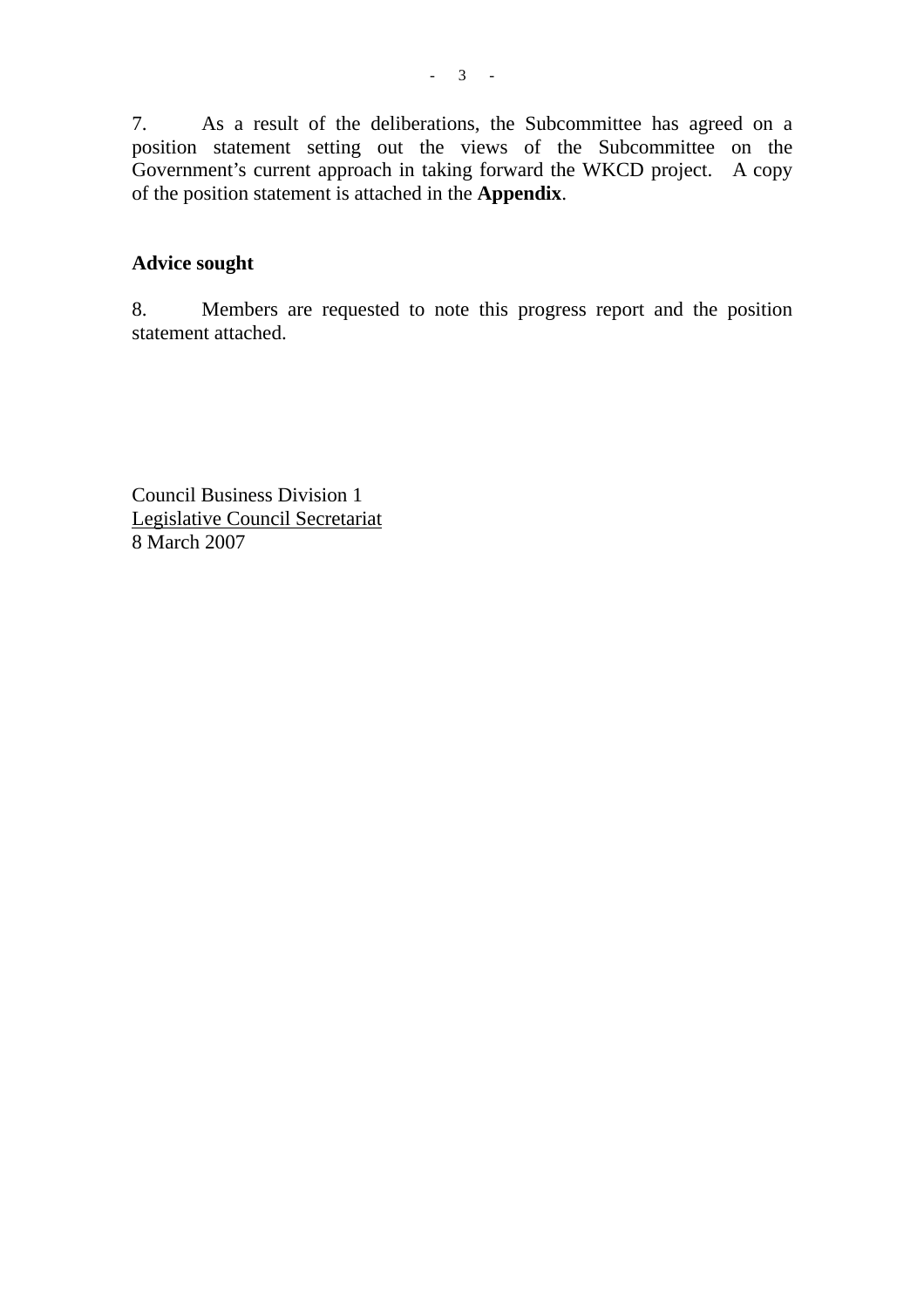#### **Appendix**

## **Position statement of the Subcommittee on West Kowloon Cultural District Development on the Government's approach in taking forward the West Kowloon Cultural District project**

 The Subcommittee on West Kowloon Cultural District Development (the Subcommittee) presents this position statement to the Administration to set out its views on the Government's current approach in taking forward the West Kowloon Cultural District (WKCD) project. The Subcommittee hopes that the Consultative Committee on the Core Arts and Cultural Facilities of the West Kowloon Cultural District (the Consultative Committee) would take into account the Subcommittee's views before it concludes its findings.

2. The Subcommittee was formed under the House Committee of the Legislative Council on 21 January 2005. Since then, it has published two reports on the WKCD project. Following the Chief Secretary for Administration (CS)'s announcement on 21 February 2006 that the Administration had decided not to pursue WKCD under the Invitation for Proposal (IFP) process and it would re-examine the original planning basis for the Core Arts and Cultural Facilities (CACF) as defined in the IFP, the Subcommittee has continued to monitor the work of the Consultative Committee, which was set up by the Government to advise on the justifications for the CACF and other types of arts and cultural facilities to be provided at the WKCD and the financial implications for developing and operating the facilities.

### **The Government's new direction for WKCD**

3. The Subcommittee welcomes the Government's decision to terminate the IFP process and the establishment of the Consultative Committee with a view to taking forward the WKCD in full speed. The Subcommittee shares the Administration's objective of developing a world-class integrated arts, culture and entertainment district on the 40-hectare West Kowloon Reclamation (WKR) site. The Subcommittee also agrees that to meet the public's aspirations on WKCD, the project should be taken forward without further unnecessary delays. To ensure that the public's needs and preferences are adequately reflected and to foster a sense of ownership among the general public, the Subcommittee has stressed that the project must be planned and implemented using a people-oriented approach with adequate opportunities for public involvement.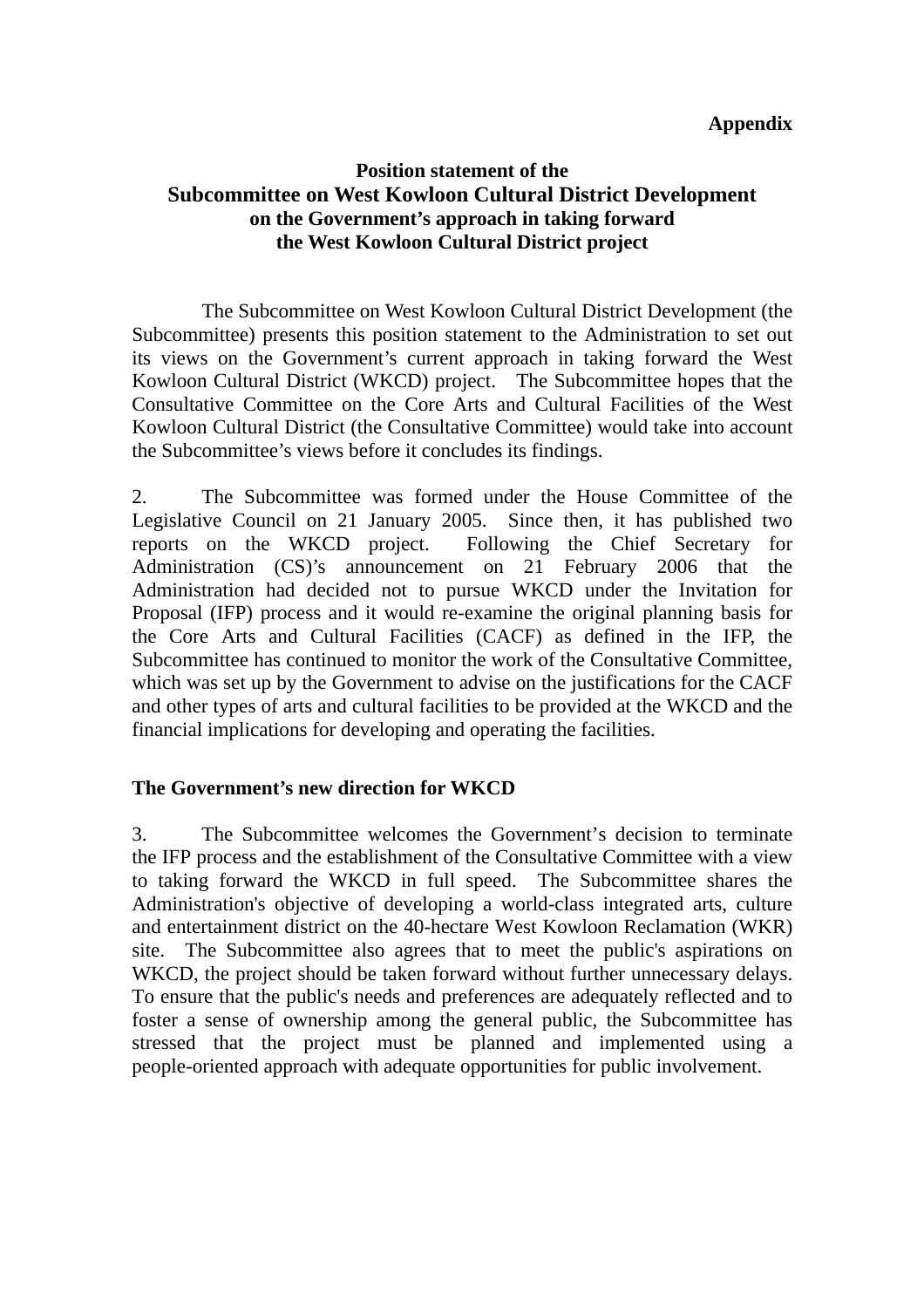#### **Public involvement**

4. The Subcommittee has emphasized in its reports that public involvement is of paramount importance so that the aspirations and needs of the people and stakeholders are well taken into account. It is necessary to establish some form of consultative machinery to formalize the consultation process, so that the views and suggestions of the public and stakeholders would be properly channelled to the decision-making authority.<sup>1</sup> The Subcommittee therefore, before and after two of the Advisory Groups of the Consultative Committees published their respective reports in September 2006 and November 2006, has conducted two rounds of consultation with the organizations and individuals which/who had previously submitted views to the Subcommittee.

5. The Subcommittee has noticed in particular that there are strong views among the deputations about the recommendation of the Museums Advisory Group (MAG) for establishing a Museum Plus (**M+**). The opposing views in fact come from the local museum professionals and some of the members of MAG. The Subcommittee considers that there is insufficient information for it to comment on the concept of **M+** at this stage, but the Subcommittee is more concerned about the way the Administration involves the public in planning and implementing the WKCD project, as revealed in the working mechanism of the Consultative Committee and its Advisory Groups.

6. The Subcommittee is aware that the Administration has enlisted the participation of professionals and practitioners in re-examining the scope of arts and cultural facilities to be provided in WKCD through their appointments to the Consultative Committee and its three Advisory Groups. The Performing Arts and Tourism Advisory Group (PATAG) and the MAG have conducted public forums and focus group meetings to gauge public views on matters under their purview, and their recommendation reports have included a summary of the views received. The Subcommittee however also notes that those consultation activities were conducted when the two Advisory Groups had yet to formulate their recommendations. There appears to be no further consultation on the recommendations. Even in the handling of divergent views, the Subcommittee notes that there is very little information on why MAG has rejected the minority views within MAG that there should be a separate broad grouping for ink art and a children's museum in **M+**. If at this juncture the Consultative Committee does not further examine the recommendations of these two Advisory Groups and address the opposing views, the Financial Matters Advisory Group (FMAG) and eventually the Consultative Committee in formulating their proposals may be working on premises that are not supported by the public and stakeholders. Besides, the FMAG has not carried out any public consultation at all. There is actually no avenue for the opposing views to be channelled to the Consultative Committee.

 $\overline{a}$ 1 The relevant recommendations of the Subcommittee are set out paragraphs 5.27 and 5.28 of its Report on Phase I Study and paragraph 6.31 of its Report on Phase II Study.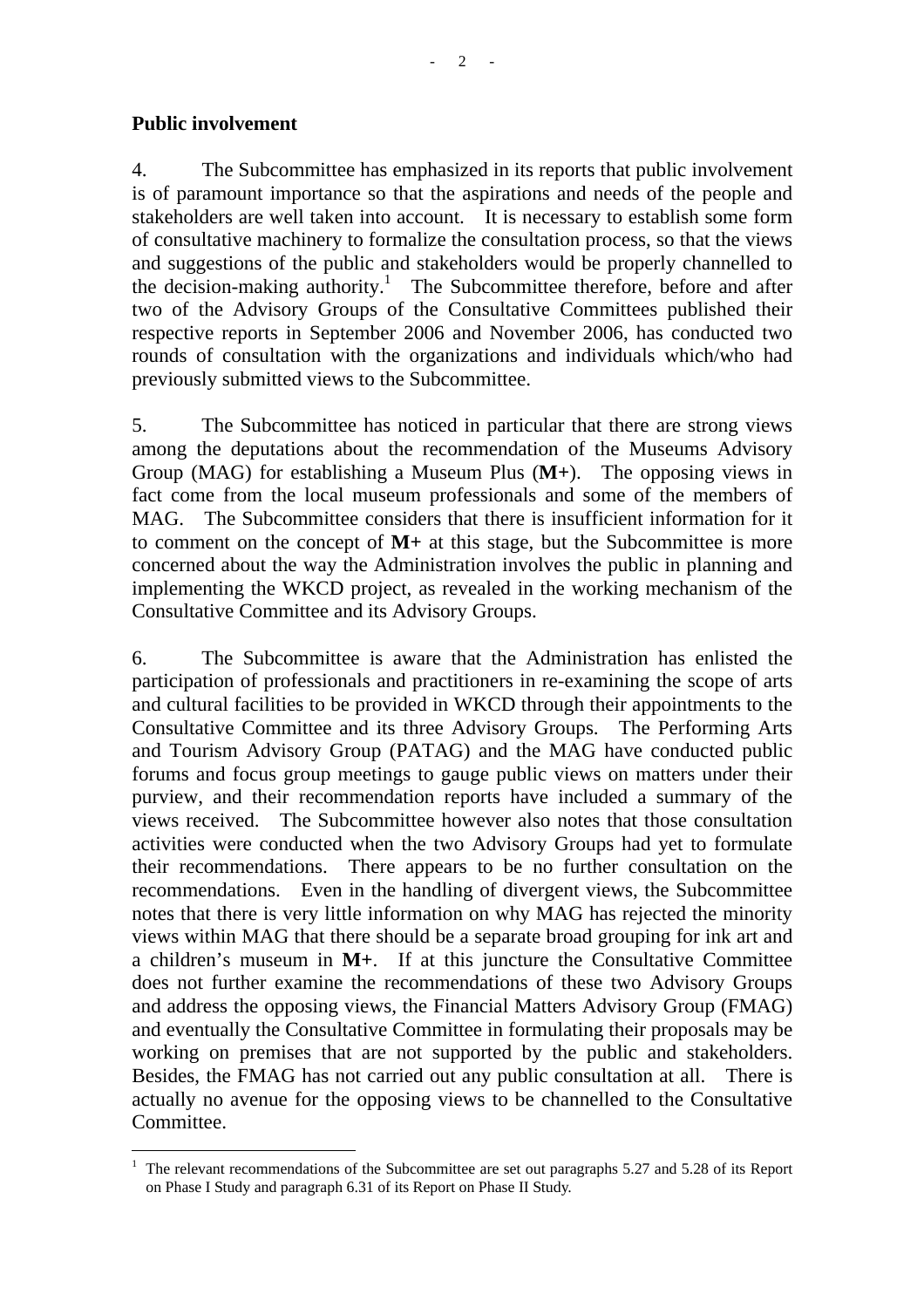7. The Subcommittee wishes to reiterate its recommendation that there is a need to put in place as early as possible a standing mechanism to conduct public consultation in an open and structured manner. The Administration has the duty to reach out to the public to explain to them the vision and objectives of the WKCD project and to enlist their participation in the planning process through structured public engagement activities. The Subcommittee also considers that it would only be prudent for the Consultative Committee to further examine any minority views and provide an explanation to the public if any of these views is not accepted.

## **Adoption of an integrated and coordinated approach in the planning of West Kowloon Reclamation**

8. During the two rounds of consultations conducted by the Subcommittee on the Administration's current approach in pursuing the WKCD project, there was strong support for the Subcommittee's views about the need to adopt an integrated and coordinated approach in planning the WKCD to ensure that the WKCD project could meet the long-term hardware and software needs of Hong Kong in the development of arts and culture.<sup>2</sup>

9. The Subcommittee is of the view that the Administration should first articulate on what the developments on WKR should help to achieve in the overall development of Hong Kong and how WKCD is strategically placed to catalyze the realization of a long-term arts and cultural vision for Hong Kong, and then formulate appropriate strategies and mechanisms to ensure efficacy of planning and to facilitate public involvement in the whole process.

10. The Subcommittee observes that since the termination of the IFP process, the Administration has expressed its "vision" for WKCD and its cultural policy in very broad terms only. There are no details on how the planning for WKR would be integrated with the overall planning objectives for the city in social, economic and environmental terms, and how the other spheres of cultural planning such as art education for the community, development of art talents and promotion of creative industries etc. would complement the WKCD project.

11. In addition to the lack of a clear vision and a substantiated cultural policy, the Subcommittee also observes that the Administration has not yet formulated any plans to put in place the necessary mechanisms for effective coordination among relevant policy bureaux and departments and for structured public involvement in the planning and implementation processes, as explained in paragraph 4 above. The Subcommittee considers that the problems can be partly attributed to the lack of a proper institutional setup to steer the WKCD

 $\overline{a}$ <sup>2</sup> The relevant recommendations of the Subcommittee are set out in paragraphs 6.20 and 6.21 of its Report on Phase II Study.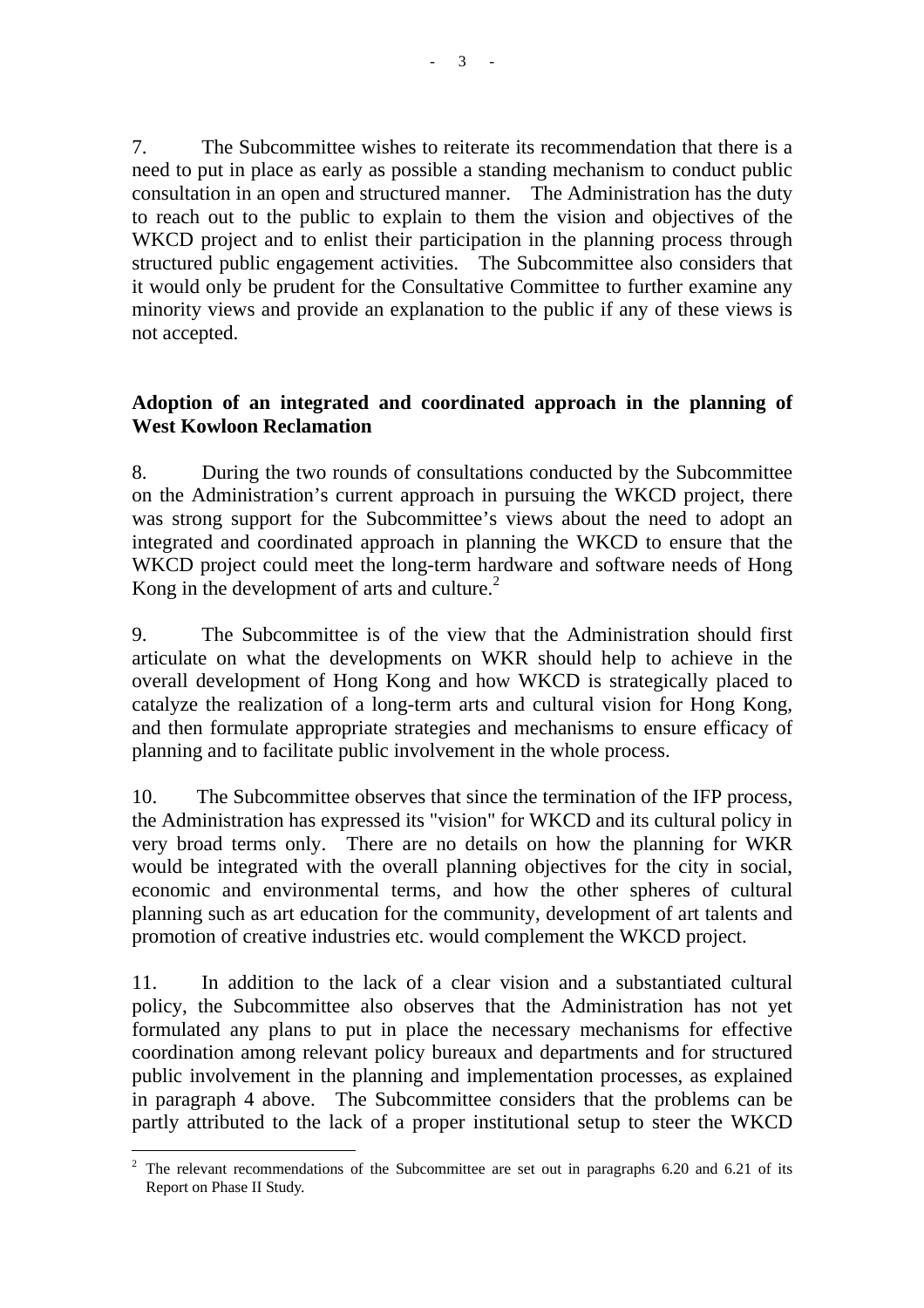project. In this regard, the Subcommittee would like to reiterate its recommendation that the Administration should establish an overseeing authority as soon as possible to steer the way forward for WKCD. This body should have an active role to play in both the planning and implementation stages of WKCD, and not just in the management and maintenance of the hardware facilities after their construction. The Subcommittee recognizes that it will take time to prepare the enabling legislation for the setting up of a statutory body. To empower the overseeing authority to function as early as possible, the Administration should now establish a provisional authority with representative composition to take up from the Government the planning and implementation of the WKCD.

### **Lack of a masterplan for WKR**

12. The Subcommittee considers that the arts and cultural facilities to be provided in WKCD should be planned having regard to the opportunities and constraints provided in the project area, and it would be conducive to effective planning if certain basic planning parameters for the WKR are established in the first place. According to their terms of reference, the Consultative Committee and its Advisory Groups do not have a duty to study and consult the public on the planning parameters for the WKR. The situation at present is that the Consultative Committee and its Advisory Groups are formulating their recommendations without any planning parameters. The Subcommittee is concerned that certain needs of the community which can only be reflected and safeguarded through planning may have been and would be overlooked in the studies of the Consultative Committee and its Advisory Groups.

13. The Subcommittee understands that before the arts and cultural facilities to be provided in WKCD are confirmed, it may not be possible to draw up a detailed masterplan for the WKR site. However, the Subcommittee considers that it would be very difficult for the public to visualize how the varying needs of different stakeholders can be met without a master plan for the WKR site. The public have expressed their aspiration that the 40-hectare site should be utilized to meet the long-term needs of Hong Kong and the planning should ensure sustainable development. It is therefore unreasonable to expect the public to give their support without an overall picture of the other aspects of the planning for the project area, in particular the provision of open space and amenities for public enjoyment and the amount and intensity of commercial and residential developments.

14. As such, the Subcommittee considers that the priority task for the Administration is to provide outline concept plans for WKR as planning options with different emphases in land use for public discussion. This task should preferably be done before the Consultative Committee takes a confirmed view on the recommendations of the Advisory Groups and at the latest before the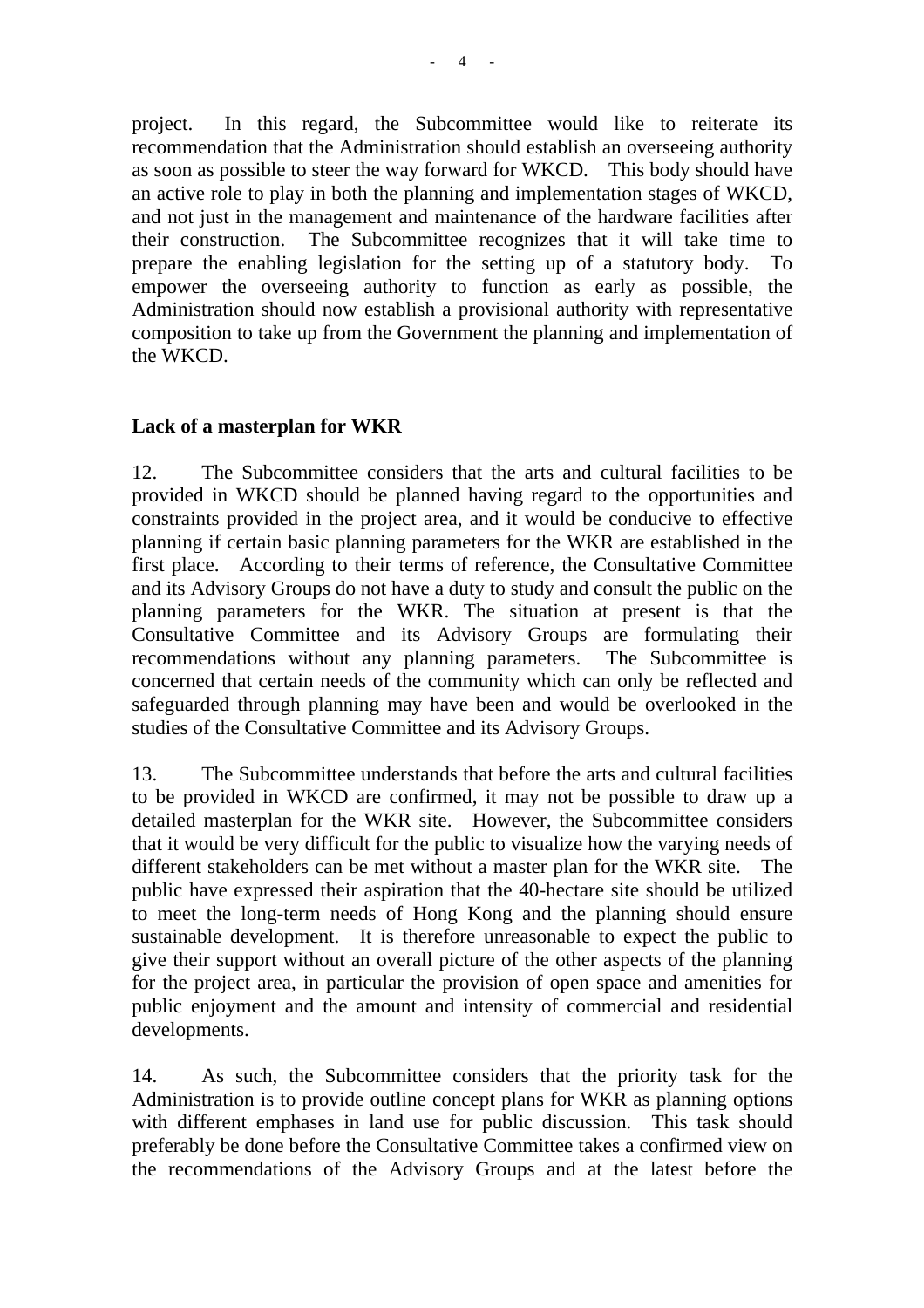Administration takes a confirmed view on the recommendations of the Consultative Committee. The outline concept plans should set out the vision for the WKCD, the planning principles adopted, and the respective proposed development mix with estimations on the site coverage and plot ratios for various proposed land uses. The publication of three outline concept plans for the Stage 2 Public Participation of the Kai Tak Planning Review in November 2005 is a good example of using outline concept plans to solicit public views at an early planning stage for a large-scale development area. The Subcommittee believes that such outline concept plans would provide the community with a meaningful basis to formulate views on the planning for WKCD at an early stage.

#### **Request for the Administration's detailed work plan**

15. The Subcommittee recognizes that its work should not duplicate that of the Administration. So far, the Administration has provided the Subcommittee with very piecemeal information on how it would take forward the project. To facilitate the Subcommittee's monitoring of the Administration's work on WKCD, the Subcommittee finds it necessary to have a detailed work plan from the Administration with indicative timing for various aspects of the work on WKCD and with the following information --

- (a) before the Administration takes a confirmed view on the arts and cultural facilities to be provided in WKCD and the relevant financing arrangements, whether, at what junctures and in what ways the public would have the opportunities to give views on the arts and cultural facilities and the financing arrangements proposed by the Advisory Groups and/or those proposed by the Consultative Committee;
- (b) whether the Administration would consult the public on the planning parameters for WKR and provide outline concept plans for public discussion before consolidating its proposals on the arts and cultural facilities in WKR and their financial arrangements;
- (c) whether the Administration would study and consult the public on the integration of WKCD with the overall planning objectives for the city in social, economic and environmental terms, and with other spheres of cultural planning for the long-term development of art and culture in Hong Kong; and
- (d) at which stage the Administration would put up the proposal for the establishment of the statutory body for WKCD, and before then, whether and when a provisional overseeing authority would be established.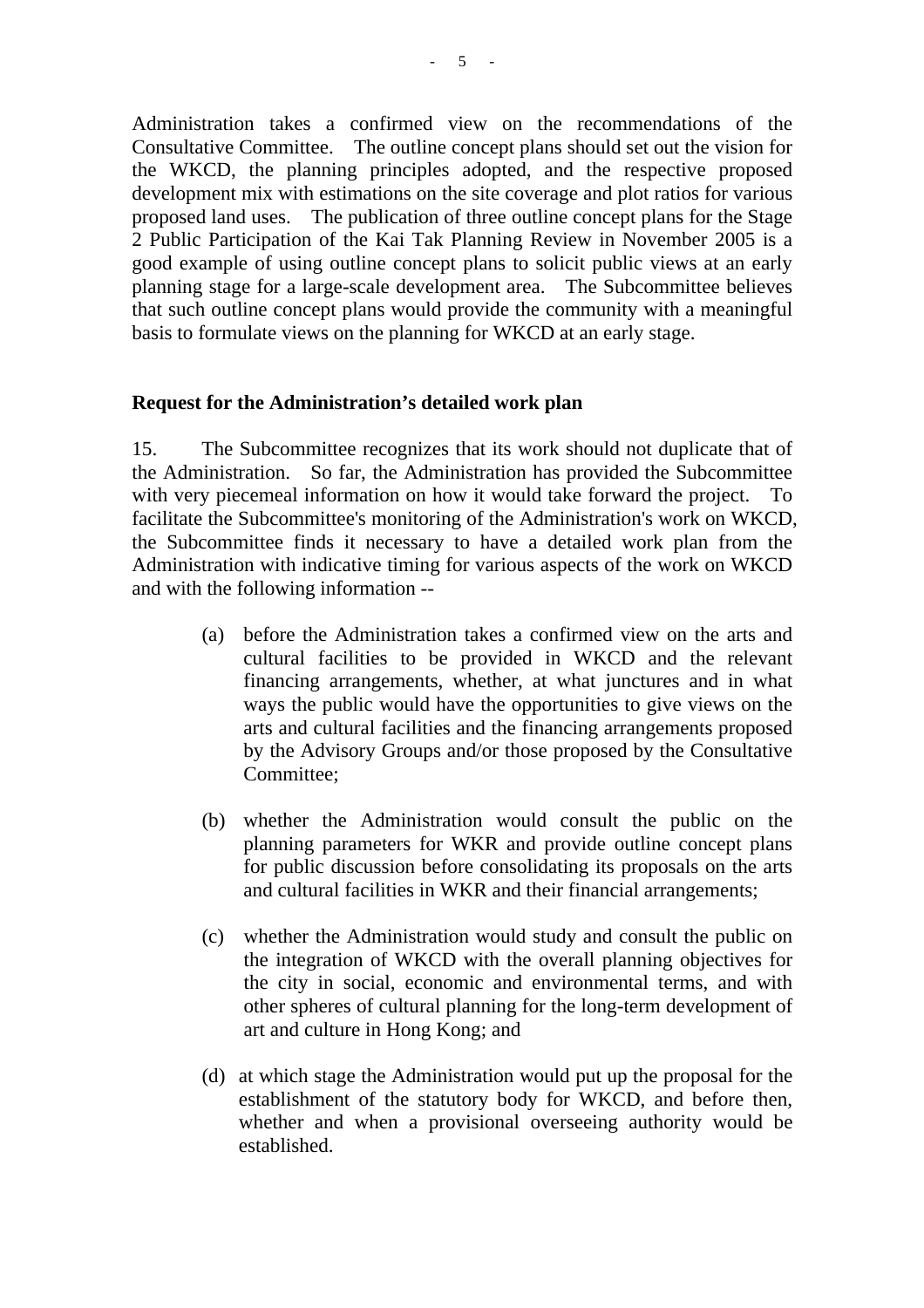## **Views of interested groups and individuals received by the Subcommittee**

16. The Subcommittee urges the Administration and the Consultative Committee to take heed of, in their studies and planning work, the views and concerns of various interested groups and individuals received by the Subcommittee. For easy reference by the Administration, those views are summarized in **Annexes I and II**.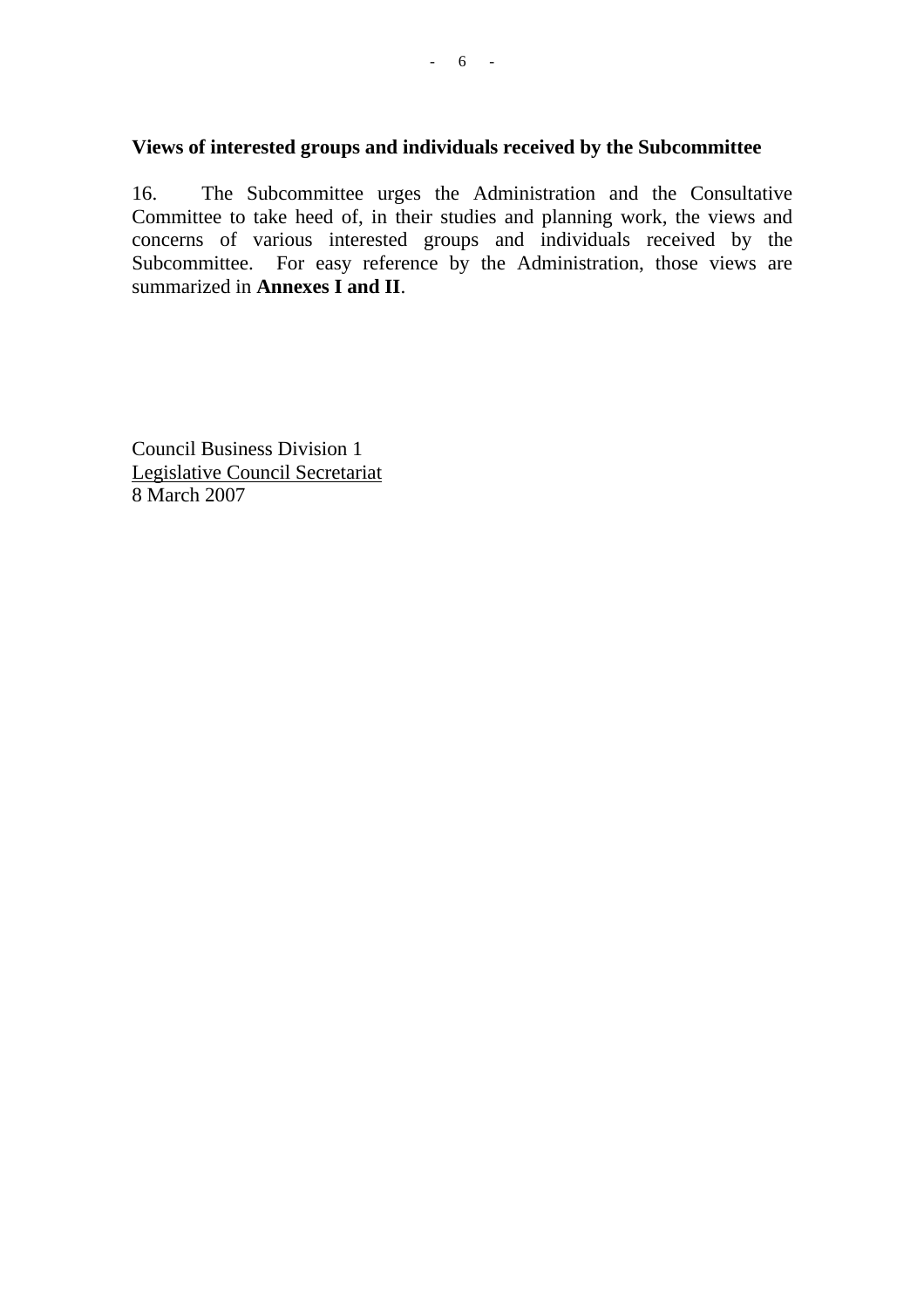#### **Annex I**

## **Subcommittee on West Kowloon Cultural District Development**

## **Summary of views of various organizations and individuals on the way forward for theWest Kowloon Cultural District (WKCD) project**  *(Views received from May 2006 to January 2007)*

| The planning for WKCD and the relationship of WKCD with other spheres of<br>1.<br>planning for the city |           |                                                                                                                                                                                                                                                                                                                                                                                                                                                                                                                                                                                                                                                                                                                                                                                                                                                                                                                                                                                                                                |
|---------------------------------------------------------------------------------------------------------|-----------|--------------------------------------------------------------------------------------------------------------------------------------------------------------------------------------------------------------------------------------------------------------------------------------------------------------------------------------------------------------------------------------------------------------------------------------------------------------------------------------------------------------------------------------------------------------------------------------------------------------------------------------------------------------------------------------------------------------------------------------------------------------------------------------------------------------------------------------------------------------------------------------------------------------------------------------------------------------------------------------------------------------------------------|
| <b>Hong Kong Alternatives</b>                                                                           | $\bullet$ | The organization has been consistently advocating an<br>integrated cultural green park for the West Kowloon site<br>without any speculative development for the following<br>reasons:<br>high density living in Hong Kong;<br>lack of urban parkland/open green space;<br>environmental enhancement;<br>community/public health interest; and<br>tourism benefits.<br>A public opinion survey co-sponsored by the Hong Kong<br>Alternatives and the University of Hong Kong in early<br>January 2006 revealed that over 81% of the respondents<br>preferred a green park with cultural facilities for WKCD<br>while only 11% preferred cultural facilities with residential<br>and commercial developments.<br>The world-class park should provide: open green areas,<br>recreation and nature trails, water features, public spaces<br>such as a speaker's forum, amphitheatres and venues for<br>performances, park side cafes/restaurants, and other unique<br>cultural arts features directed at both locals and tourists. |
| <b>Planet Time</b>                                                                                      | $\bullet$ | The organization has submitted a conceptual plan entitled<br>"First Principles" that examines the fundamental planning<br>principles that should guide the site's development.<br>The<br>conceptual plan has been drawn up on the premise that the<br>site can and should represent a new vision for an urban oasis<br>and new district that seamlessly integrates:<br>open space with buildings;<br>cultural facilities with creative industries;<br>entertainment<br>with<br>and<br>leisure<br>education<br>and<br>employment;<br>the site itself with the vicinity districts and the harbour;<br>and                                                                                                                                                                                                                                                                                                                                                                                                                        |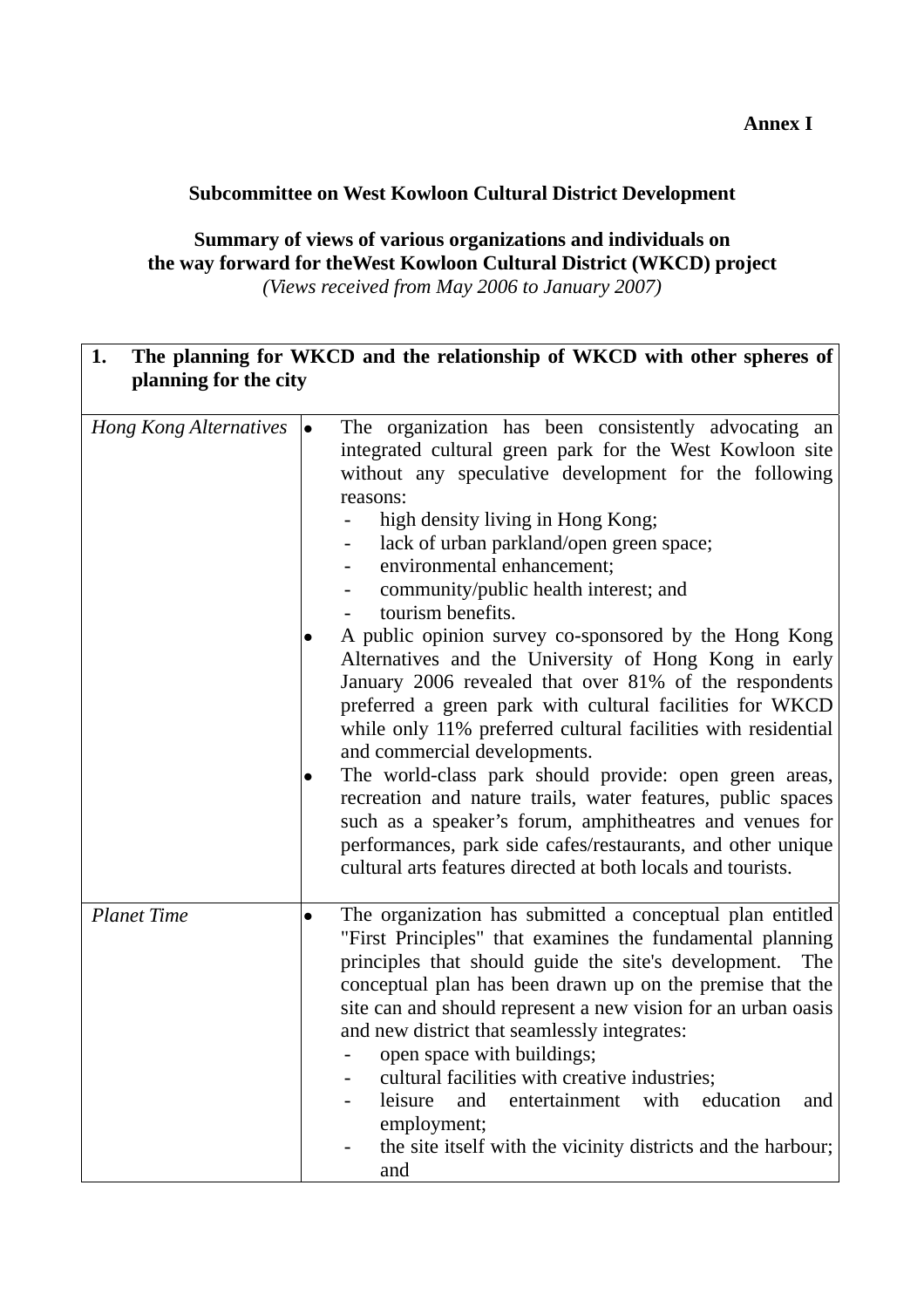|                                                           |           | a new district of the city with the long-term needs of<br>the public.                                                                                                                                                                                                                                                                                                                                               |
|-----------------------------------------------------------|-----------|---------------------------------------------------------------------------------------------------------------------------------------------------------------------------------------------------------------------------------------------------------------------------------------------------------------------------------------------------------------------------------------------------------------------|
| Hong Kong Academy for $\bullet$<br><b>Performing Arts</b> |           | There should be diversity in WKCD, which should include<br>recreational activities, business elements, arts and cultural<br>activities and entertainment elements with focus on the<br>young people. Different performing companies should be<br>able to achieve art synergy at WKCD.                                                                                                                               |
| Hong Kong Arts<br>Development Council                     | $\bullet$ | Flexibility should be allowed in the planning for WKCD,<br>such as relaxing the plot ratio to allow more space for arts<br>and cultural facilities.<br>The Government should give due consideration to the<br>overall city planning and transport system of Hong Kong to<br>provide necessary supporting facilities for WKCD.                                                                                       |
| Hong Kong Society For<br><b>Education In Art</b>          | $\bullet$ | The development of WKCD should start from education; we<br>should nurture or cultivate a group of administrators,<br>producers and practitioners for this world class cultural<br>WKCD development also provides a good<br>centre.<br>opportunity to promote public arts education and review the<br>facilities/<br>existing<br>supporting<br>programmes<br>for<br>arts<br>education.                               |
| Museum of Site, Ltd.                                      | $\bullet$ | Since the Handover, the Government has no specific idea on<br>how to reform the economy by phased conversion from a                                                                                                                                                                                                                                                                                                 |
|                                                           |           | labour-based economy to a creative economy.<br>The Government has never published a policy blueprint for                                                                                                                                                                                                                                                                                                            |
|                                                           |           | developing "Cultural Industry".                                                                                                                                                                                                                                                                                                                                                                                     |
|                                                           |           | There should be a Policy for Cultural Industry to review and<br>study Hong Kong' economic competitiveness in cultural<br>industry and overall economy.                                                                                                                                                                                                                                                              |
|                                                           |           | Correlated Policy on professional development, land and<br>property development, heritage and cultural tourism and<br>regional art and cultural policies should be worked out.                                                                                                                                                                                                                                      |
|                                                           |           | An Economic and Urban Policy must be launched to nurture<br>individual and collective sustainability and to ensure social<br>cohesion, cross-sector cultural advancement on an equitable<br>basis should be worked out.                                                                                                                                                                                             |
|                                                           |           | The Government should clarify its objective of developing<br>the West Kowloon Reclamation (WKR) into an integrated<br>arts, cultural, entertainment and tourism district; whether it<br>was the architectural design, the facilities or the programmes<br>that are to be integrated, as this would have important<br>implications on the development of WKCD.<br>A balance should be struck between integration and |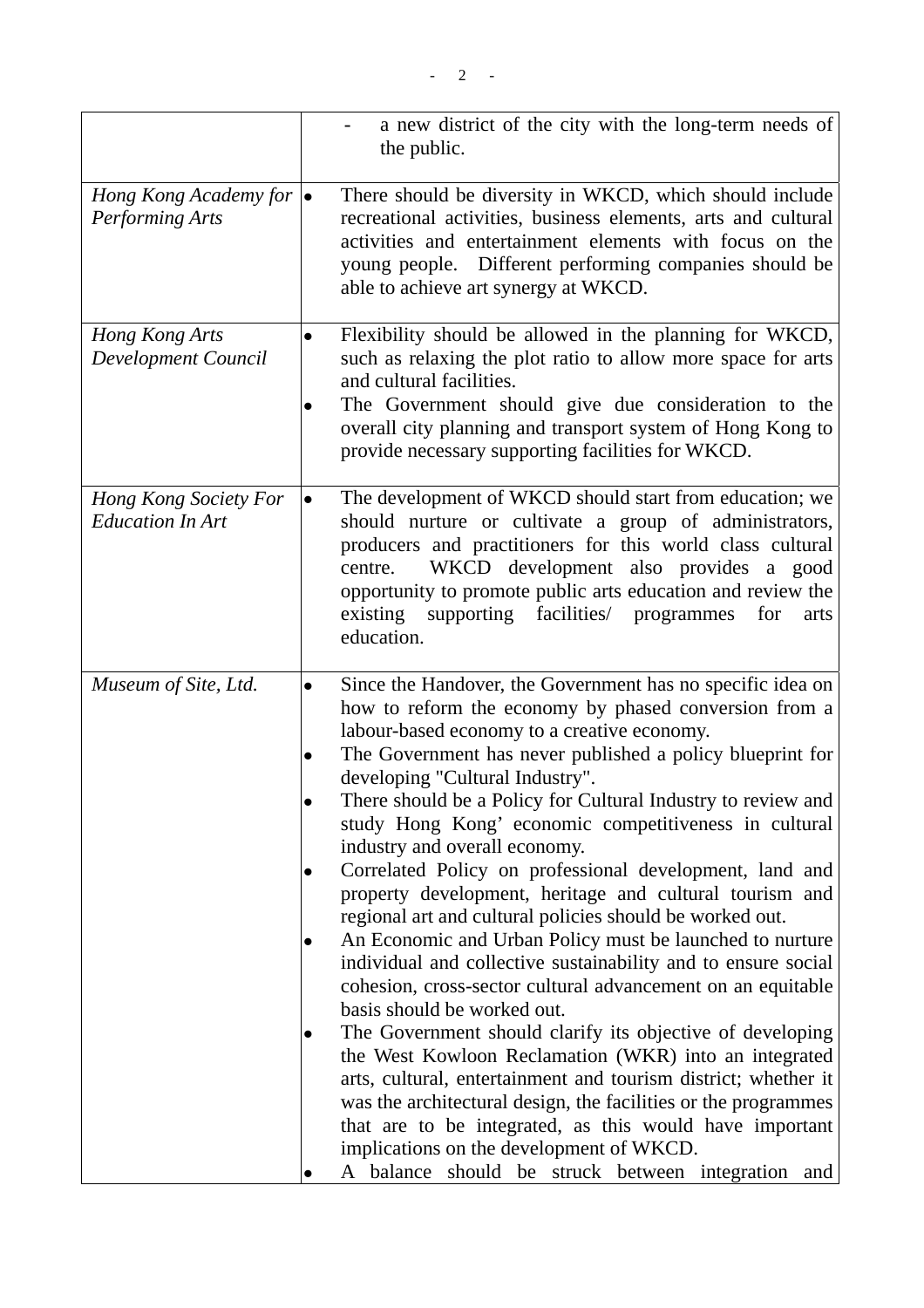|                                                               |           | preserving unique characters of individual facilities and<br>programmes.                                                                                                                                                                                                                                                                                                                                                                                                                                                                                                                                                                                                                                                                                                                                                                                                              |
|---------------------------------------------------------------|-----------|---------------------------------------------------------------------------------------------------------------------------------------------------------------------------------------------------------------------------------------------------------------------------------------------------------------------------------------------------------------------------------------------------------------------------------------------------------------------------------------------------------------------------------------------------------------------------------------------------------------------------------------------------------------------------------------------------------------------------------------------------------------------------------------------------------------------------------------------------------------------------------------|
| Designing Hong Kong<br><b>Harbour Districts</b>               | $\bullet$ | The agglomeration of performing venues had started in<br>1990's with the existing venues already clustered around the<br>The problem at present is how to<br>Victoria Harbour.<br>improve the accessibility to these venues from the central<br>districts. As such, Hong Kong does not need a separate<br>cluster of arts and cultural facilities at WKR.                                                                                                                                                                                                                                                                                                                                                                                                                                                                                                                             |
| The Hong Kong Institute<br>of Architects                      | $\bullet$ | The Institute supports that environmental-friendly measures<br>should be incorporated into the buildings in WKCD.                                                                                                                                                                                                                                                                                                                                                                                                                                                                                                                                                                                                                                                                                                                                                                     |
| 2.                                                            |           | Co-ordination within the Government in planning for WKCD                                                                                                                                                                                                                                                                                                                                                                                                                                                                                                                                                                                                                                                                                                                                                                                                                              |
| Museum of Site, Ltd.                                          | $\bullet$ | Though the current advisory committees on arts and culture<br>are team-players in formation of Hong Kong culture, they<br>fail to take a macro-view in the formulation of a holistic and<br>integrative public policy for the development of art and<br>culture. There is no mechanism authorized to oversee i)<br>the correlation of various advisory committees, ii) the<br>interaction of the WKCD facilities and LCSD's facilities at<br>Tsim Sha Tsui, and iii) the smooth transfer of cultural<br>provisions from the Tsim Sha Tsui facilities to the WKCD<br>facilities, when and where necessary, etc.<br>A new statutory body, namely the Culture and Heritage<br>Council, should be set up to oversee the mega-policy, the<br>future WKCD statutory body, Hong Kong Arts Development<br>Council, as well as other relevant statutory bodies could be<br>better coordinated. |
| Government Cultural<br>Services Grades'<br><b>Alliance</b>    | $\bullet$ | Regardless of the implementation approach the Government<br>will adopt in future, there should be in place an integrated<br>co-ordinated development plan, a well-planned<br>and<br>time-table to co-ordinate the completion of various facilities,<br>and a management body responsible for the holistic<br>development and management of the facilities in WKCD.                                                                                                                                                                                                                                                                                                                                                                                                                                                                                                                    |
| 3.                                                            |           | WKCD in achieving the long-term cultural vision for Hong Kong                                                                                                                                                                                                                                                                                                                                                                                                                                                                                                                                                                                                                                                                                                                                                                                                                         |
| The Hong Kong<br><b>Academy For</b><br><b>Performing Arts</b> | $\bullet$ | The first priority of WKCD should be to further arts and<br>cultural engagement among Hong Kong people, both as arts<br>consumers and arts practitioners of the future.                                                                                                                                                                                                                                                                                                                                                                                                                                                                                                                                                                                                                                                                                                               |
| Hong Kong Chinese<br><b>Orchestra</b>                         | $\bullet$ | The organization supports the vision of the Cultural and<br>Heritage Committee (CHC) that "West Kowloon Cultural                                                                                                                                                                                                                                                                                                                                                                                                                                                                                                                                                                                                                                                                                                                                                                      |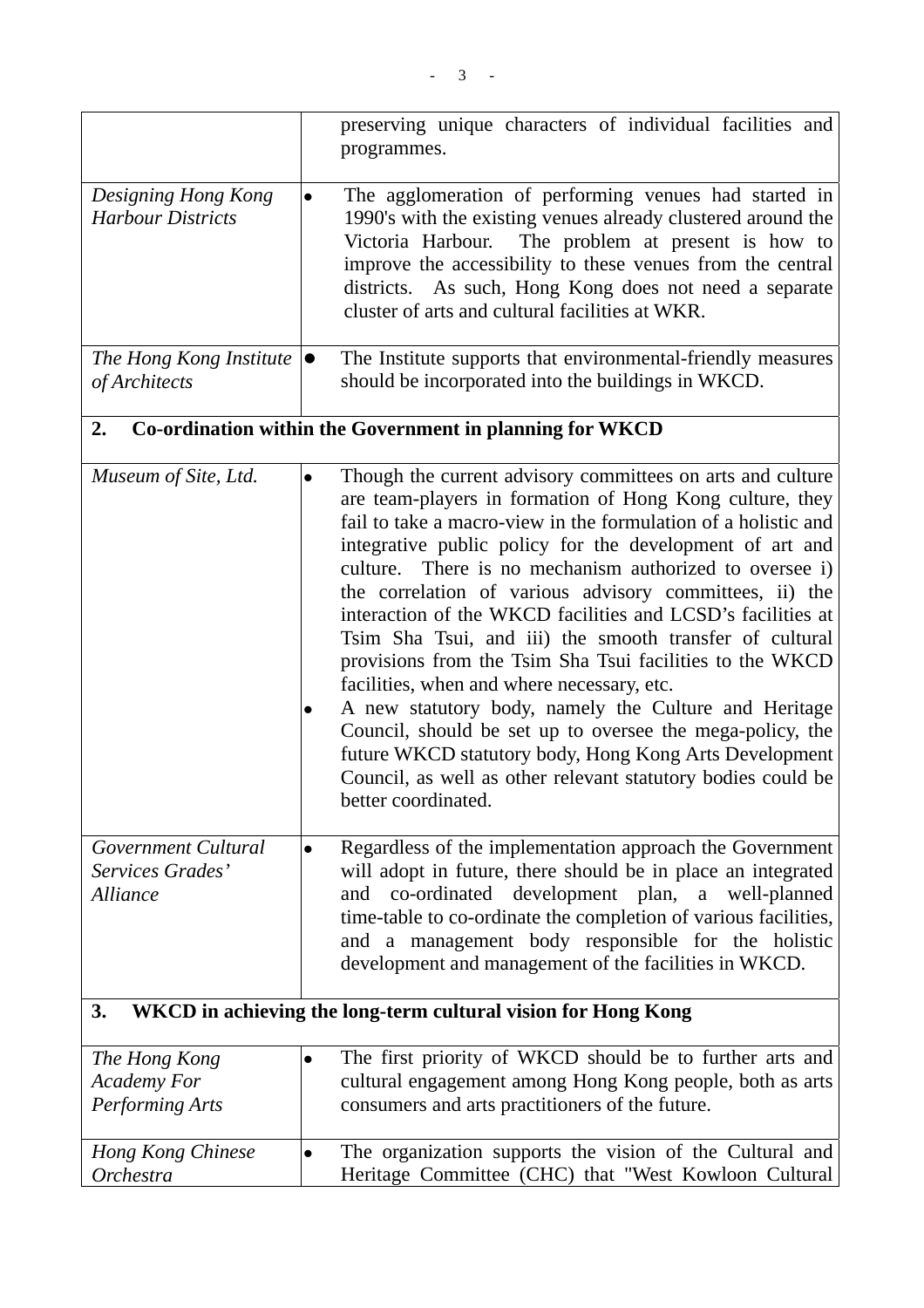|                                                            | District should aim to enliven the city's cultural life and<br>animate the people's participation. It should reflect the<br>ideals of equality and public participation in its physical,<br>emotional and intellectual accessibility for both locals and<br>visitors to the city. It should also embrace the richness of<br>both the Chinese civilization and its historical past.<br>- It<br>should be a place that grows with time, is able to meet the<br>challenges, encourages exchange and cultural development<br>in the long run, and places emphasis on values beyond the<br>purely commercial and utilitarian". |
|------------------------------------------------------------|---------------------------------------------------------------------------------------------------------------------------------------------------------------------------------------------------------------------------------------------------------------------------------------------------------------------------------------------------------------------------------------------------------------------------------------------------------------------------------------------------------------------------------------------------------------------------------------------------------------------------|
| Hong Kong Dance<br>Company                                 | The Government should formulate a clear, comprehensive<br>and long-term cultural policy, covering the positioning of<br>WKCD, the management mode, establishment of a trust<br>fund, the monitoring system, and support for the sustainable<br>development of local arts groups.<br>Arts and cultural facilities in WKCD should complement<br>other related facilities in Hong Kong.                                                                                                                                                                                                                                      |
| Hong Kong Arts<br>Development Council                      | WKCD development should be based on a comprehensive<br>and forward-looking cultural policy and complement the<br>blueprint for arts and cultural development.<br>WKCD should follow the principles proposed by CHC in its<br>Policy<br>Recommendation<br>Report:<br>people-oriented,<br>community driven, partnership, development in software,<br>integration of facilities within WKCD and complementarity<br>with other cultural facilities.<br>The Government should make concrete planning on how the<br>arts and cultural facilities in WKCD could complement<br>other facilities in Hong Kong.                     |
| Hong Kong<br><b>Philharmonic Society</b><br>Ltd.           | WKCD has the potential not only to influence the future of<br>$\bullet$<br>Hong Kong's cultural life, but to shape it forever. The plans<br>that are laid now will determine the scope and vibrancy of<br>Hong Kong's cultural life for the next 30 years.                                                                                                                                                                                                                                                                                                                                                                |
| Government Cultural<br>Services Grades'<br><b>Alliance</b> | WKCD would pose keen competition to the existing cultural<br>and recreational facilities.<br>We hope that the operating<br>agency of WKCD will complement the Government's policy<br>on Hong Kong's cultural development in the long term.<br>To<br>avoid under-utilization of performance venues and wastage<br>of public resources, the operating agency of WKCD and the<br>Leisure and Cultural Services Department (LCSD) should<br>co-ordinate in setting the priority order for different                                                                                                                           |

categories of programmes to hire their respective venues.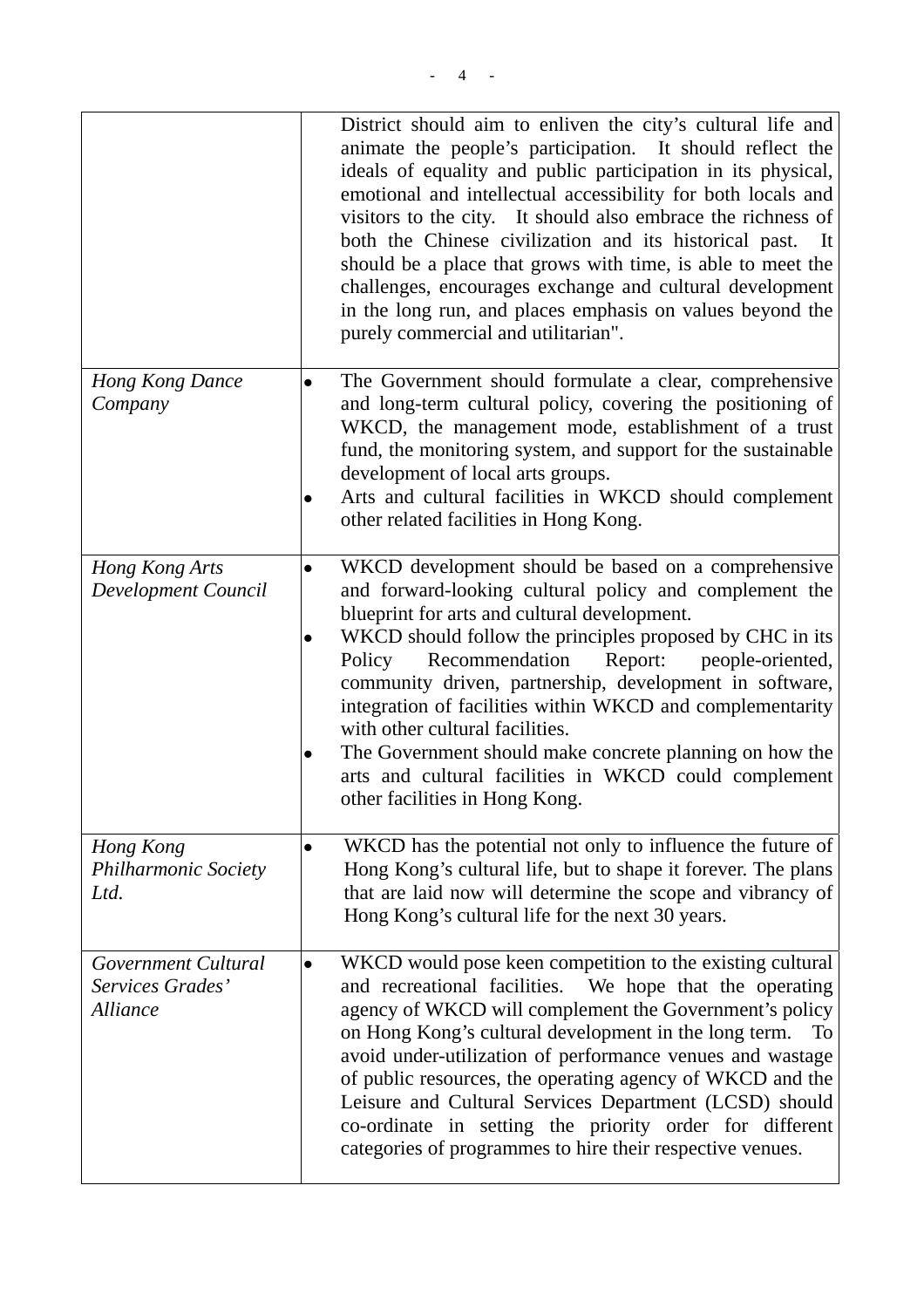| The Chinese Artists<br><b>Association of Hong</b><br>Kong     | The Association agrees very much with the cultural vision of<br>$\bullet$<br>CHC, only that it believes the co-existence of commercial<br>interests and arts is one way for arts and culture to ensure<br>long-term development, as well as to gain popularity and<br>public support.                                                                                                                                                                                                                                                                                                                                                                         |
|---------------------------------------------------------------|---------------------------------------------------------------------------------------------------------------------------------------------------------------------------------------------------------------------------------------------------------------------------------------------------------------------------------------------------------------------------------------------------------------------------------------------------------------------------------------------------------------------------------------------------------------------------------------------------------------------------------------------------------------|
| Museum of Site, Ltd                                           | The Government should review its art policy and the need<br>$\bullet$<br>for museums law.                                                                                                                                                                                                                                                                                                                                                                                                                                                                                                                                                                     |
| The Hong Kong Institute<br>of Architects                      | The Government should formulate a cultural masterplan,<br>lo<br>which should be thoroughly discussed by the general public.                                                                                                                                                                                                                                                                                                                                                                                                                                                                                                                                   |
| <b>Cultural software development</b><br>4.                    |                                                                                                                                                                                                                                                                                                                                                                                                                                                                                                                                                                                                                                                               |
| Hong Kong Chinese<br>Orchestra                                | The organization considers that apart from world class<br>$\bullet$<br>cultural facilities, emphasis should also be placed on the<br>development of software contents in WKCD. Indigenous<br>arts is an important part of the cultural software.<br>The Government should accord priority to the development<br>of local arts groups and arts talent, integrating arts and<br>culture with the long-term development of Hong Kong.                                                                                                                                                                                                                            |
| The Hong Kong<br><b>Academy For</b><br><b>Performing Arts</b> | Arts education is important for the future success of WKCD<br>$\bullet$<br>in developing cultural software<br>The Academy proposes the inclusion at WKCD of a<br>dual-role educational facility that would operate in daytime<br>as a specialist performing arts secondary school and in the<br>evenings and other non-school hours as a centre for<br>community arts education.<br>The specialist performing arts high school will prepare<br>gifted young performers in dance, drama and music for<br>careers in the performing arts and develop creative talents in<br>theatre technical arts as well. A total population of 450<br>students is envisaged. |
| Hong Kong Society For<br><b>Education In Art</b>              | WKCD should include arts education facilities, such as a<br>visual arts academy with faculties for fine art, design, arts<br>education and arts administration, and an arts education<br>centre open for use by schools for arts exhibitions and<br>performance.<br>Consideration should also be given to making arts education<br>a compulsory subject in the curriculum of senior secondary<br>schools.                                                                                                                                                                                                                                                     |
| Hong Kong Arts<br>Development Council                         | WKCD development should provide sufficient facilities to<br>$\bullet$<br>train artists and management professionals for the arts and                                                                                                                                                                                                                                                                                                                                                                                                                                                                                                                          |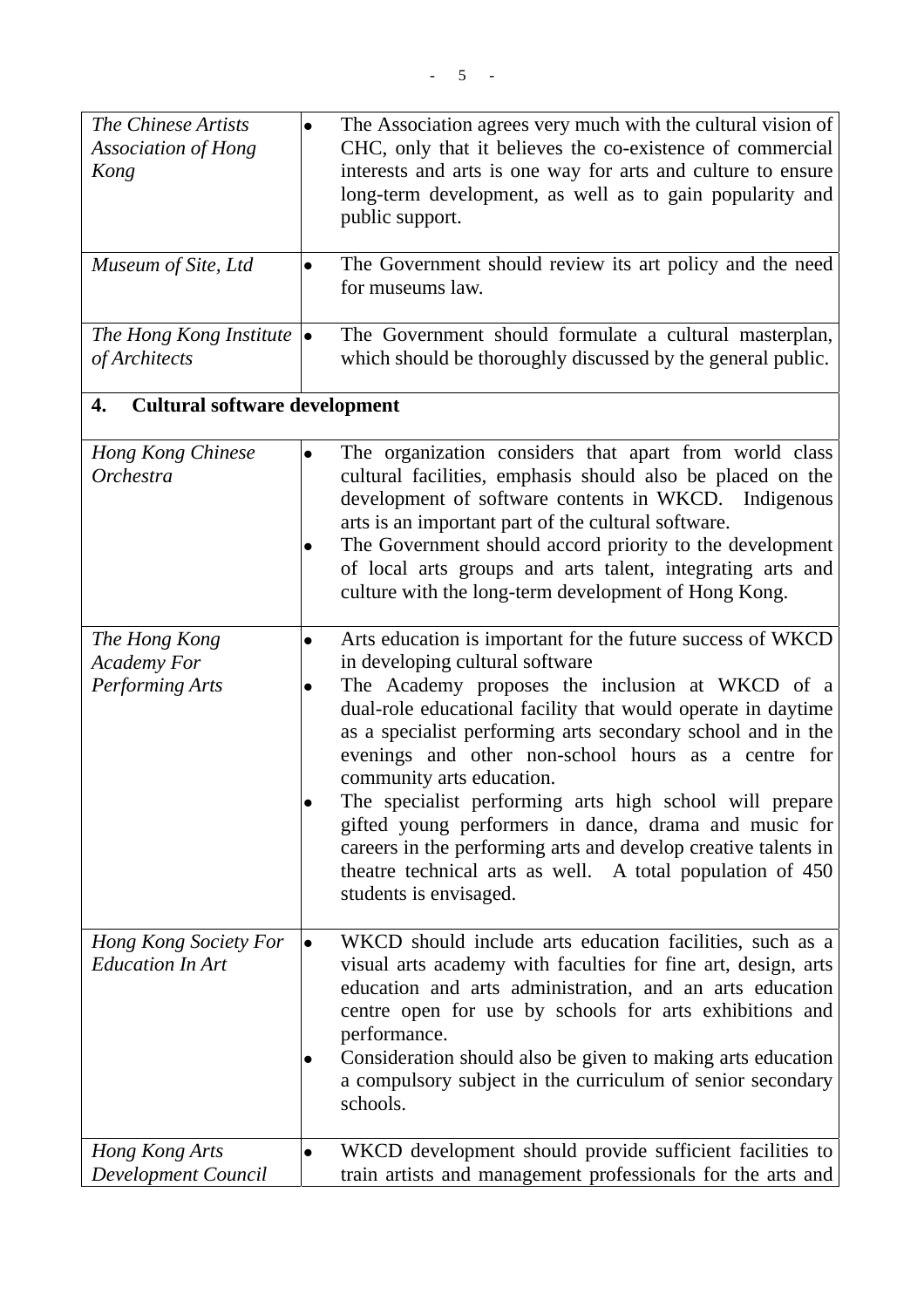|                                                            | cultural sector.<br>The Government should have comprehensive planning for<br>developing the software in line with the WKCD project.                                                                                                                                                                                                                                                                                                                                                                                                                                                                                                                                                                                |
|------------------------------------------------------------|--------------------------------------------------------------------------------------------------------------------------------------------------------------------------------------------------------------------------------------------------------------------------------------------------------------------------------------------------------------------------------------------------------------------------------------------------------------------------------------------------------------------------------------------------------------------------------------------------------------------------------------------------------------------------------------------------------------------|
| Hong Kong<br><b>Philharmonic Society</b><br>Ltd.           | The necessary components for a true cultural hub would<br>include an integrated Academy for Performing Arts,<br>designed to provide all facilities for the training of young<br>musicians, singers, dancers and actors for the next 30 years.<br>The organization recommends that the Government revise<br>the basic brief for WKCD to reflect a profound study of the<br>future needs of Hong Kong's major resident performing arts<br>companies and that it place music at the heart of this new<br>cultural hub.                                                                                                                                                                                                |
| Government Cultural<br>Services Grades'<br><b>Alliance</b> | Consideration should be given to whether Hong Kong's<br>management professionals are adequately equipped to cope<br>with the development of the numerous new facilities.<br>Long-term strategies should also be formulated for training<br>up professionals responsible for managing world-class<br>performance<br>for<br>and<br>venues<br>and<br>the<br>museums<br>passage/succession of expertise.                                                                                                                                                                                                                                                                                                               |
| 5.                                                         | Provision of arts and cultural facilities in WKCD                                                                                                                                                                                                                                                                                                                                                                                                                                                                                                                                                                                                                                                                  |
| Hong Kong Chinese<br>Orchestra                             | WKCD should address the shortfalls in rehearsal places and<br>$\bullet$<br>provide "home facilities" to flagship performing groups to<br>facilitate their medium-term and long-term development.<br>There should be a world-class concert hall. Consideration<br>could be given to installing Chinese traditional serial bells<br>musical instrument in the concert hall to show Hong Kong's<br>special status as a place where East meets West.                                                                                                                                                                                                                                                                   |
| Hong Kong Arts Festival $\bullet$<br>Society Ltd           | The Society welcomes the increase in the inventory of arts<br>facilities through the WKCD development.<br>Provision for commercial theatre, cabaret, comedy jazz and<br>small scale pop/rock venues would add to the diversity and<br>dynamism of theatre complex.<br>Since technical provisions for acoustic concerts and other<br>stage performances are significantly different, if large scale<br>concerts and stage performances are intended, two different<br>venues of significant seating capacity should be considered.<br>Provision for full size rehearsal facilities, catering, corporate<br>entertainment and other activities related to sponsorship and<br>community support should be considered. |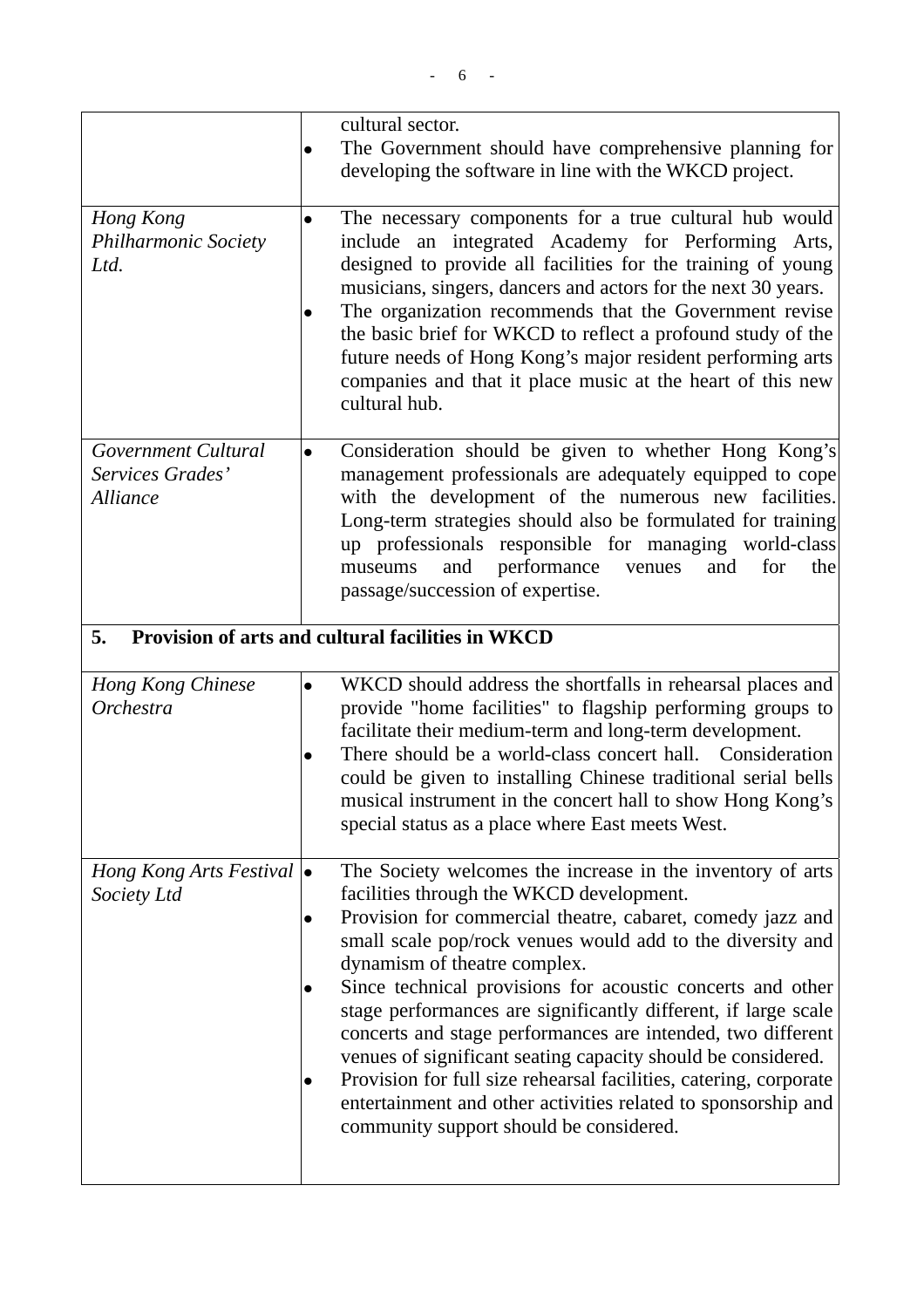| Hong Kong Arts<br>Development Council                     | $\bullet$<br>$\bullet$ | The Council requests early implementation of WKCD to<br>address the shortage in performing venues.<br>Apart from the Core Arts and Cultural Facilities, there<br>should be a 1 200-seat theatre for xiqu, an Arts Education<br>Development Centre and a Literary Centre,<br>mega<br>bookstores, and a concert hall.                                                                                                                                                                                                                                                                                                                                                                                                                                                                                                                  |
|-----------------------------------------------------------|------------------------|--------------------------------------------------------------------------------------------------------------------------------------------------------------------------------------------------------------------------------------------------------------------------------------------------------------------------------------------------------------------------------------------------------------------------------------------------------------------------------------------------------------------------------------------------------------------------------------------------------------------------------------------------------------------------------------------------------------------------------------------------------------------------------------------------------------------------------------|
| Hong Kong<br><b>Philharmonic Society</b><br>Ltd.          |                        | WKCD must have, at its heart, first class performance,<br>rehearsal, educational and administrative facilities for Hong<br>Kong's major musical companies.<br>The ideal concert hall would include first class performance,<br>rehearsal and educational facilities for a full-size symphony<br>orchestra (with a large-scale education programme)<br>complete with rehearsal rooms, choir facilities, dressing<br>rooms, administration offices, the full range of audience<br>facilities front of house and catering facilities for corporate<br>guests and VIPs.<br>If it is an intention to house a resident opera company in<br>WKCD, the full rehearsal, production and administration<br>facilities need to be incorporated and a long-term plan for<br>the evolution of a full-time opera company needs to be<br>instigated. |
| <b>Hong Kong Repertory</b><br><b>Theatre</b>              | $\bullet$              | In determining the need for arts and cultural facilities,<br>efforts must be made to cater for the requests of the local<br>arts and cultural community on the one hand and attract<br>tourists on the other. Given that artistic programmes and<br>tourist-oriented programmes are distinctively different in<br>nature, striking a balance between the two and providing<br>complementing facilities would be a positioning issue of the<br>cultural programmes to be provided in WKCD which should<br>be examined in great detail.                                                                                                                                                                                                                                                                                                |
| The Chinese Artists<br><b>Association of Hong</b><br>Kong | $\bullet$              | Hong Kong has actually become the world's major<br>performance centre for xiqu.<br>The Core Arts and Cultural Facilities in WKCD should<br>include a theatre with 1 200-1 400 seats for Chinese xiqu<br>and Cantonese opera performances, training and rehearsal<br>venues for such performances, and a xiqu information<br>centre.                                                                                                                                                                                                                                                                                                                                                                                                                                                                                                  |
| <b>Hong Kong Curators</b><br><b>Association</b>           | $\bullet$              | During the planning and the preparation for the construction<br>of facilities in WKCD, important planning parameters such<br>and the respective proportions<br>ratio<br>plot<br>of<br>as<br>commercial/residential/cultural<br>elements<br>should<br>be<br>formulated in accordance with the Government's usual town                                                                                                                                                                                                                                                                                                                                                                                                                                                                                                                 |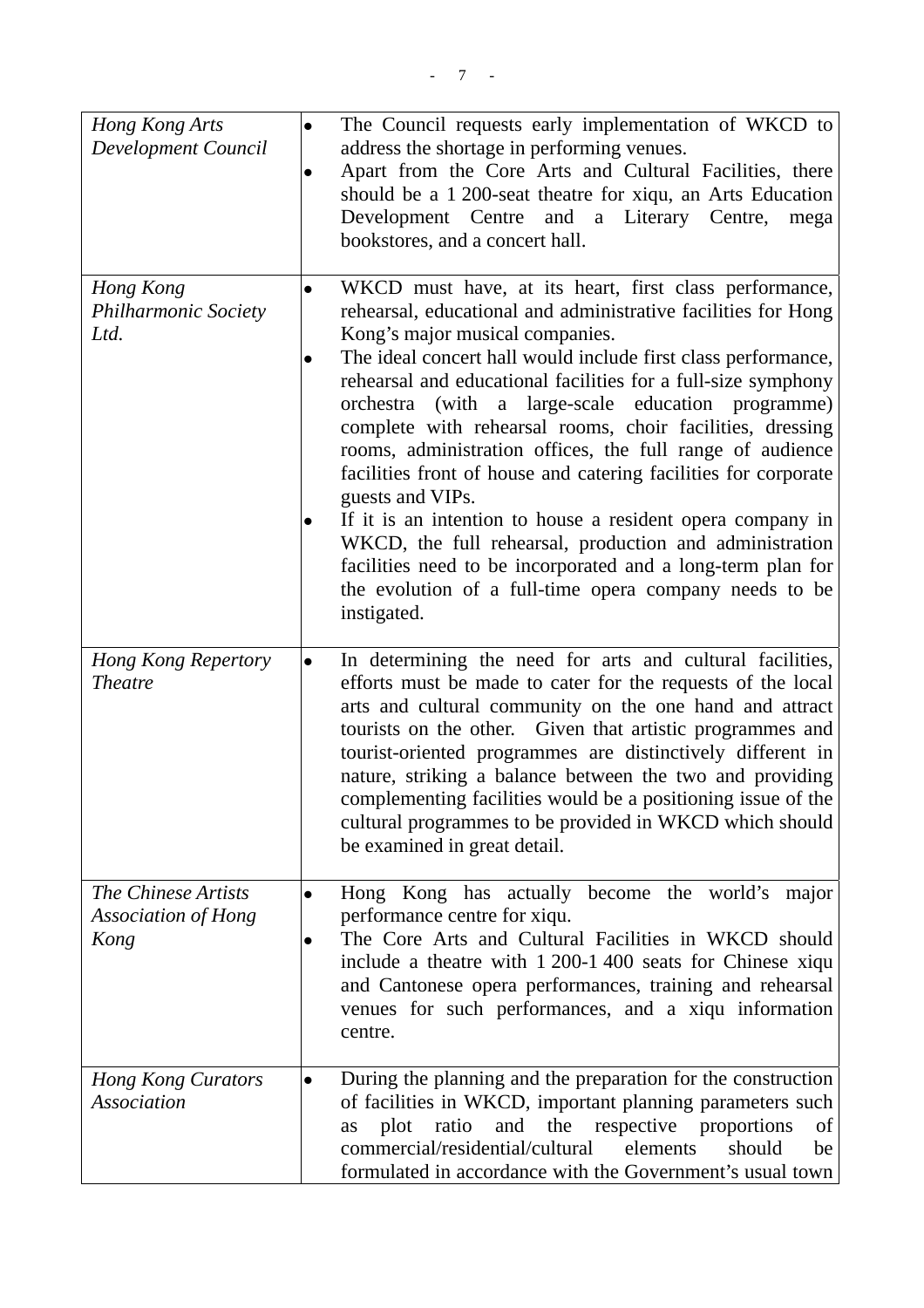|                                                        |           | planning procedures. The WKCD Authority could be<br>responsible for the planning and design work (e.g. by way of<br>open competitions<br>or by commissioning renowned<br>architects).<br>Under the Invitation for Proposals (IFP), four museums of<br>differing themes with total Net Operating Floor Area of at<br>least 75 000 square metres are proposed to be provided in<br>WKCD. Having regard to the scale and mode of operation<br>of overseas museums of similar types and taking into<br>account the fact that a museum cluster must be of a certain<br>scale to become attractive, we consider the proposed<br>provision appropriate.<br>The Association suggests that in addition to providing three<br>major museums, namely, Museum of Modern Art, Museum<br>of the Moving Image and Museum of Transportation,<br>small-scale themed museums, including Museum of Design,<br>Children Museum, Museum of Sports and Museum of Local<br>Food and Drink Culture should also be provided in WKCD.<br>The Government may extensively invite suggestions on<br>museum themes which are then to be assessed and evaluated<br>by an advisory committee comprising museum specialists on<br>the basis of certain established and objective criteria.<br>The<br>advisory committee will then compile a list of museum<br>themes and submit the list together with a proposal to the<br>Government for consideration. Where necessary, the final<br>decision may be made by the Legislative Council or the<br>public by way of a referendum. |
|--------------------------------------------------------|-----------|-------------------------------------------------------------------------------------------------------------------------------------------------------------------------------------------------------------------------------------------------------------------------------------------------------------------------------------------------------------------------------------------------------------------------------------------------------------------------------------------------------------------------------------------------------------------------------------------------------------------------------------------------------------------------------------------------------------------------------------------------------------------------------------------------------------------------------------------------------------------------------------------------------------------------------------------------------------------------------------------------------------------------------------------------------------------------------------------------------------------------------------------------------------------------------------------------------------------------------------------------------------------------------------------------------------------------------------------------------------------------------------------------------------------------------------------------------------------------------------------------------------------------------------------------|
| Government Cultural<br>Services Grades'<br>Alliance    |           | Rather than placing too much emphasis on visual arts, the<br>four suggested themed museums in the IFP should each be<br>of a distinctive theme conducive to the building of a<br>long-term audience base, so as to complement the existing<br>museums thereby achieving the purpose of diversified<br>development.                                                                                                                                                                                                                                                                                                                                                                                                                                                                                                                                                                                                                                                                                                                                                                                                                                                                                                                                                                                                                                                                                                                                                                                                                              |
| <b>Financial arrangements</b><br>6.                    |           |                                                                                                                                                                                                                                                                                                                                                                                                                                                                                                                                                                                                                                                                                                                                                                                                                                                                                                                                                                                                                                                                                                                                                                                                                                                                                                                                                                                                                                                                                                                                                 |
| The Hong Kong<br><b>Academy For</b><br>Performing Arts | $\bullet$ | For the proposed performing arts high school, funding<br>would be required for the design and construction of the<br>school and the costs for the maintenance of the school<br>fabric, operation and maintenance of E&M plant, security,<br>cleaning and landscaping services.<br>The cost of providing tuition will be met primarily from<br>student fees, with assistance from privately sponsored<br>bursaries.                                                                                                                                                                                                                                                                                                                                                                                                                                                                                                                                                                                                                                                                                                                                                                                                                                                                                                                                                                                                                                                                                                                              |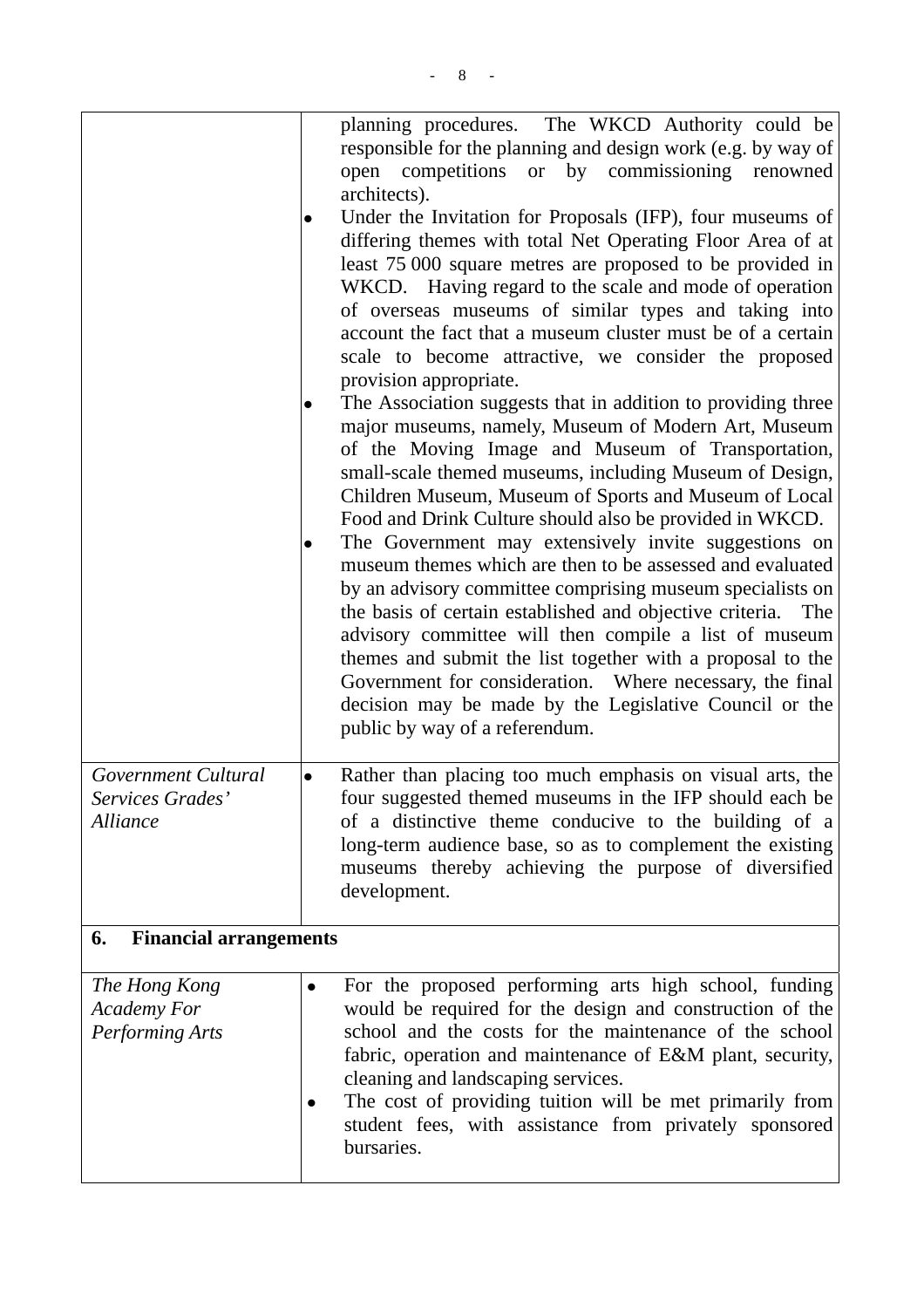| Hong Kong Society For<br><b>Education In Art</b> | $\bullet$ | Part of the funding for WKCD should be earmarked for arts<br>education and training of arts talents.                                                                                                                                                                                                                                                                                                                                                                                                                                                                                                                                                                                  |
|--------------------------------------------------|-----------|---------------------------------------------------------------------------------------------------------------------------------------------------------------------------------------------------------------------------------------------------------------------------------------------------------------------------------------------------------------------------------------------------------------------------------------------------------------------------------------------------------------------------------------------------------------------------------------------------------------------------------------------------------------------------------------|
| <b>Hong Kong Alternatives</b>                    |           | Funding for the proposed West Kowloon Cultural Green<br>Park could come from:<br>public appeal;<br>private donations;<br>sale of sites vacated by the Museums of Science,<br>History, Arts, Space Museum and the Cultural Centre;<br>and<br>appropriation from the Government's General Revenue.                                                                                                                                                                                                                                                                                                                                                                                      |
| <b>Hong Kong Dance</b><br>Company                |           | Any decision on the financial arrangement for WKCD<br>should be transparent and made after wide public<br>consultation.                                                                                                                                                                                                                                                                                                                                                                                                                                                                                                                                                               |
| Museum of Site, Ltd.                             | $\bullet$ | The transitional/provisional WKCD Council should work<br>out the enabling legislation for a "Percentage Art Policy" in<br>Hong Kong such that the project of the WKCD can be<br>supported by the community.                                                                                                                                                                                                                                                                                                                                                                                                                                                                           |
| Hong Kong Arts<br>Development Council            | $\bullet$ | A dedicated fund should be established to provide a stable<br>funding source for the operation of arts and cultural<br>facilities in WKCD.<br>The Council supports the use of PPP in developing WKCD<br>allow more participation and contribution of the<br>to<br>community.<br>The Government should explore different means, such as<br>tax concession, to encourage more active participation of<br>the community and the private sector in arts and cultural<br>programmes.                                                                                                                                                                                                       |
| <b>Hong Kong Curators</b><br><b>Association</b>  |           | Taking the construction and operation of museums as an<br>example, there are actually many options available.<br>With<br>reference to overseas examples, feasible approaches<br>include:<br>Developing and operating the museums by the<br>Government using proceeds from the sale of land in<br>WKCD;<br>Developing the museums using proceeds from the sale<br>of land in WKCD and establishing statutory trustees to<br>operate the museums. The recurrent expenditure could<br>be provided by a fund set up by the Government or<br>through annual appropriation; and<br>Granting the sites to interested parties to develop and<br>operate the museums. The sites may be granted |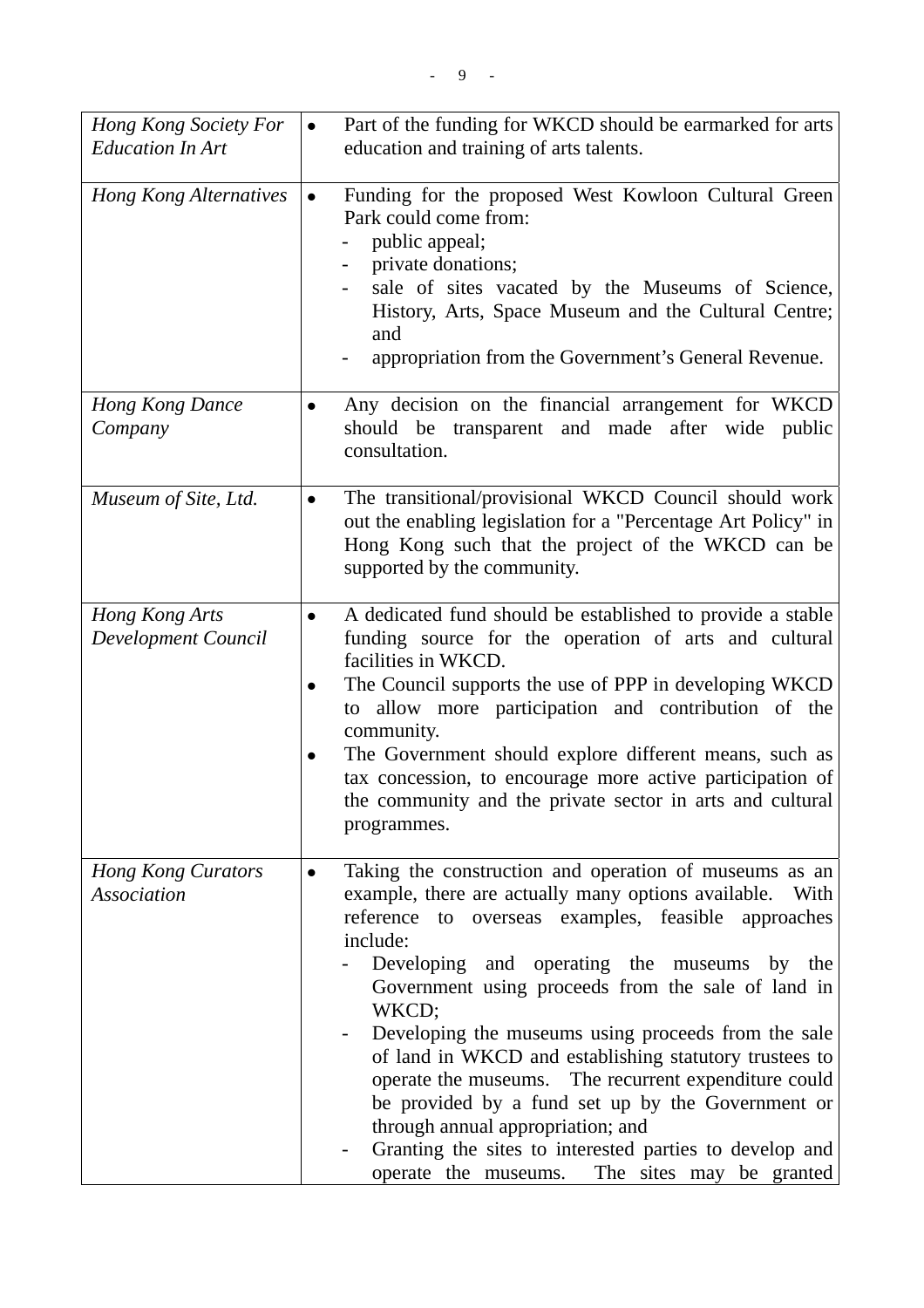|                                                           | together with other assets to help support the museums'<br>future operation.                                                                                                                                                                                                                                                                                                                                                                          |
|-----------------------------------------------------------|-------------------------------------------------------------------------------------------------------------------------------------------------------------------------------------------------------------------------------------------------------------------------------------------------------------------------------------------------------------------------------------------------------------------------------------------------------|
|                                                           | All contracts relating to land sale, land grant, construction<br>works and other important matters should be awarded<br>through the established and proven effective procedures,<br>such as open tender and auction.                                                                                                                                                                                                                                  |
| The Chinese Artists<br><b>Association of Hong</b><br>Kong | The Association considers the establishment of a \$30 billion<br>$\bullet$<br>trust fund a desirable measure, as this could provide arts and<br>culture with sustainable support and relieve the long-term<br>financial burden on the Government. However, the impact<br>of inflation on the trust fund must be kept under close<br>watch.                                                                                                            |
| <b>Planet Time</b>                                        | Active consideration should be given to the inclusion of a<br>$\bullet$<br>government-owned casino, for tourists only, in WKCD.<br>Parts of the revenues from the casino could be used to fund<br>arts, culture and education facilities in WKCD.<br>In the long-term, WKCD will enable Hong Kong to recreate<br>itself as the world's premiere "One-stop shop" for tourists,<br>thus generating multi-billion dollar sustainable revenue<br>streams. |
| Designing Hong Kong<br><b>Harbour District</b>            | The Government has not clarified why public-private<br>$\bullet$<br>partnership (PPP) should be the right approach for the<br>venues in WKCD and the organization considers that the<br>venues, being cultural infrastructure, should be public<br>works funded by the Government's Capital Works Reserve<br>Fund.<br>The Government should also differentiate various types of<br>venues in considering the financing issues.                        |
| 7.                                                        | <b>Management of arts and cultural facilities</b>                                                                                                                                                                                                                                                                                                                                                                                                     |
| Management of facilities in WKCD<br>7.1                   |                                                                                                                                                                                                                                                                                                                                                                                                                                                       |
| Hong Kong Society For<br><b>Education In Art</b>          | Effective operation and management of the cultural facilities<br>$\bullet$<br>and programmes should be an important factor in WKCD<br>Private sector, including arts education<br>development.<br>bodies, should be invited to be a partner in operation and<br>management of the cultural facilities and programmes.                                                                                                                                 |
| Hong Kong Arts<br>Development Council                     | Each arts and cultural venue in WKCD may have one or<br>$\bullet$<br>more resident companies.<br>These companies should be<br>involved in the operation and management of the venues in<br>order to develop "characteristics" for the venues.<br>The                                                                                                                                                                                                  |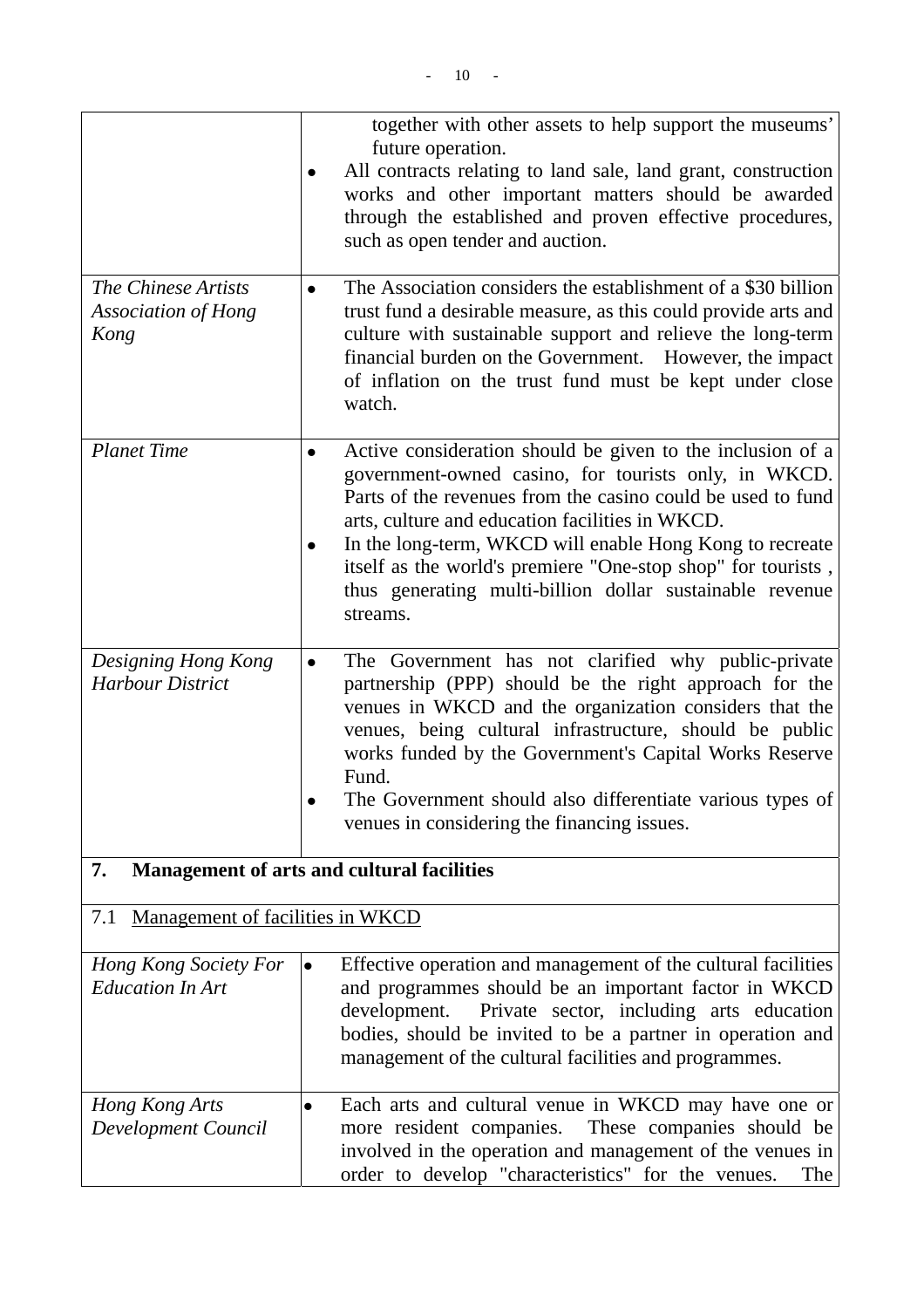| Hong Kong Arts Festival $\bullet$<br>Society Ltd.         | artistic director of a resident company could take up the<br>position of the artistic director of the venue concerned and<br>representatives from different venues could form a<br>committee to coordinate among different performance<br>venues.<br>A flexible, responsive and widely accessible box office<br>system is critical.<br>The interests of the entertainment and tourism sectors do not<br>$\bullet$<br>necessarily coincide with those of the arts community.<br>The<br>shared agendas are likely to be in publicity, communications<br>and brand building, rather than in product development.                                                                                                                                                                                                                                                                                                                                                                                                                                                       |
|-----------------------------------------------------------|---------------------------------------------------------------------------------------------------------------------------------------------------------------------------------------------------------------------------------------------------------------------------------------------------------------------------------------------------------------------------------------------------------------------------------------------------------------------------------------------------------------------------------------------------------------------------------------------------------------------------------------------------------------------------------------------------------------------------------------------------------------------------------------------------------------------------------------------------------------------------------------------------------------------------------------------------------------------------------------------------------------------------------------------------------------------|
| 7.2 Management of the existing facilities                 |                                                                                                                                                                                                                                                                                                                                                                                                                                                                                                                                                                                                                                                                                                                                                                                                                                                                                                                                                                                                                                                                     |
| Museum of Site, Ltd.                                      | The transitional/provisional WKCD Council should conduct<br>$\bullet$<br>a comprehensive review of the facilities currently managed<br>by the LCSD including the management style of LCSD.                                                                                                                                                                                                                                                                                                                                                                                                                                                                                                                                                                                                                                                                                                                                                                                                                                                                          |
| The Chinese Artists<br><b>Association of Hong</b><br>Kong | While the representatives of certain arts community believe<br>$\bullet$<br>that cultural development should be community-led, the<br>Association stresses that the LCSD is in a better position to<br>co-ordinate performance venues and cultural programmes,<br>especially Cantonese opera performances the audience base<br>of which is still rather substantial.<br>The Association considers that the direction for cultural<br>٠<br>development should be separated into two aspects, namely,<br>community-led and government-led. Exclusive reliance on<br>either aspect may lead to unhealthy consequences.<br>Preserving government leadership for certain forms of<br>performance arts is of help to Hong Kong in inviting<br>successfully quality arts groups from allover the world to<br>perform in Hong Kong, thereby enhancing cultural<br>exchange. Allowing the community enough space for<br>development is conducive to the development and maturity<br>of local arts and cultural group, with a view to attaining<br>international recognition. |
| 8.                                                        | Statutory body to oversee the development of WKCD                                                                                                                                                                                                                                                                                                                                                                                                                                                                                                                                                                                                                                                                                                                                                                                                                                                                                                                                                                                                                   |
| 8.1                                                       | Status, scope of responsibilities and powers                                                                                                                                                                                                                                                                                                                                                                                                                                                                                                                                                                                                                                                                                                                                                                                                                                                                                                                                                                                                                        |
| <b>Hong Kong Alternatives</b>                             | The public opinion survey co-sponsored by the organization<br>$\bullet$<br>reveals that the majority of respondents support for an<br>independent Cultural Authority Board to supervise the<br>planning, development and management of the cultural                                                                                                                                                                                                                                                                                                                                                                                                                                                                                                                                                                                                                                                                                                                                                                                                                 |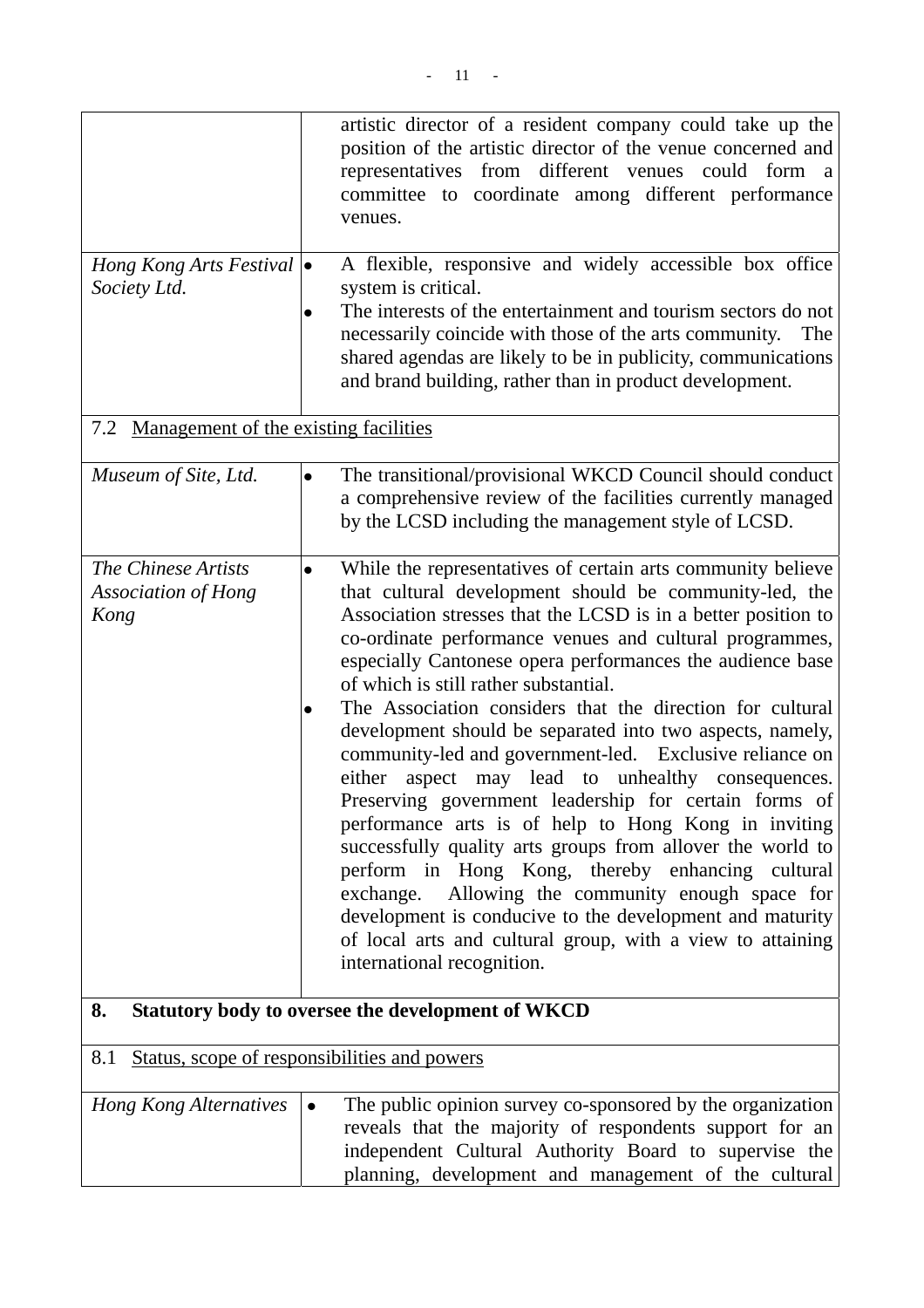|                                                           |                        | green park at West Kowloon.<br>The West Kowloon Cultural Authority Board will be<br>charged with the master planning, financial planning,<br>execution, and management of the Cultural Green Park.                                                                                                                                                                                                                                                                                                                                                                                                                                                                                                                                                                                                                |
|-----------------------------------------------------------|------------------------|-------------------------------------------------------------------------------------------------------------------------------------------------------------------------------------------------------------------------------------------------------------------------------------------------------------------------------------------------------------------------------------------------------------------------------------------------------------------------------------------------------------------------------------------------------------------------------------------------------------------------------------------------------------------------------------------------------------------------------------------------------------------------------------------------------------------|
| <b>Hong Kong Dance</b><br>Company                         | $\bullet$              | The Subcommittee should monitor the early set up of the<br>statutory body for WKCD to be responsible for the<br>construction, operation and development of WKCD                                                                                                                                                                                                                                                                                                                                                                                                                                                                                                                                                                                                                                                   |
| Hong Kong Arts<br>Development Council                     | $\bullet$<br>$\bullet$ | The Government should expedite the establishment of the<br>statutory body. The statutory body should preferably be<br>involved in the planning for WKCD.<br>The body should be tasked to manage WKCD and be<br>responsible for more macro issues, such as how WKCD<br>could realize the policy objectives of the arts and cultural<br>policy in Hong Kong.                                                                                                                                                                                                                                                                                                                                                                                                                                                        |
| <b>Hong Kong Curators</b><br><b>Association</b>           |                        | Many people suggest that a WKCD Authority should be set<br>up to co-ordinate the overall planning of WKCD, plan and<br>construct the arts and cultural facilities, and take charge of<br>the future operation of the cultural facilities in WKCD.<br>The Association considers the suggestion feasible.<br>The WKCD Authority should be a statutory body, with its<br>mission, powers and functions, composition, membership<br>appointment mechanism, source of funding, mode of<br>operation, etc, clearly specified by legislative provisions.<br>The Government should also introduce relevant codes of<br>practice (e.g. the Code of Professional Ethics of the<br>International Council of Museums) by means of legislation<br>for strict adherence by members of the Authority and the<br>staff concerned. |
| <b>Hong Kong Repertory</b><br><b>Theatre</b>              | $\bullet$              | It is desirable for the Government to establish a statutory<br>body to plan and steer the future development direction of<br>WKCD. This statutory body should be equipped with the<br>necessary powers to take over the relevant responsibilities<br>of the Government and operate on an independent basis.                                                                                                                                                                                                                                                                                                                                                                                                                                                                                                       |
| The Chinese Artists<br><b>Association of Hong</b><br>Kong |                        | In view of time and other considerations, the independent<br>body may take the form of an independent agency playing a<br>consultative role at first and taking up the management<br>responsibilities later on.<br>The Government should monitor and co-ordinate all the<br>construction works of WKCD. Upon the completion of<br>WKCD or before it commences operation, the independent<br>body should then become the management and operating                                                                                                                                                                                                                                                                                                                                                                  |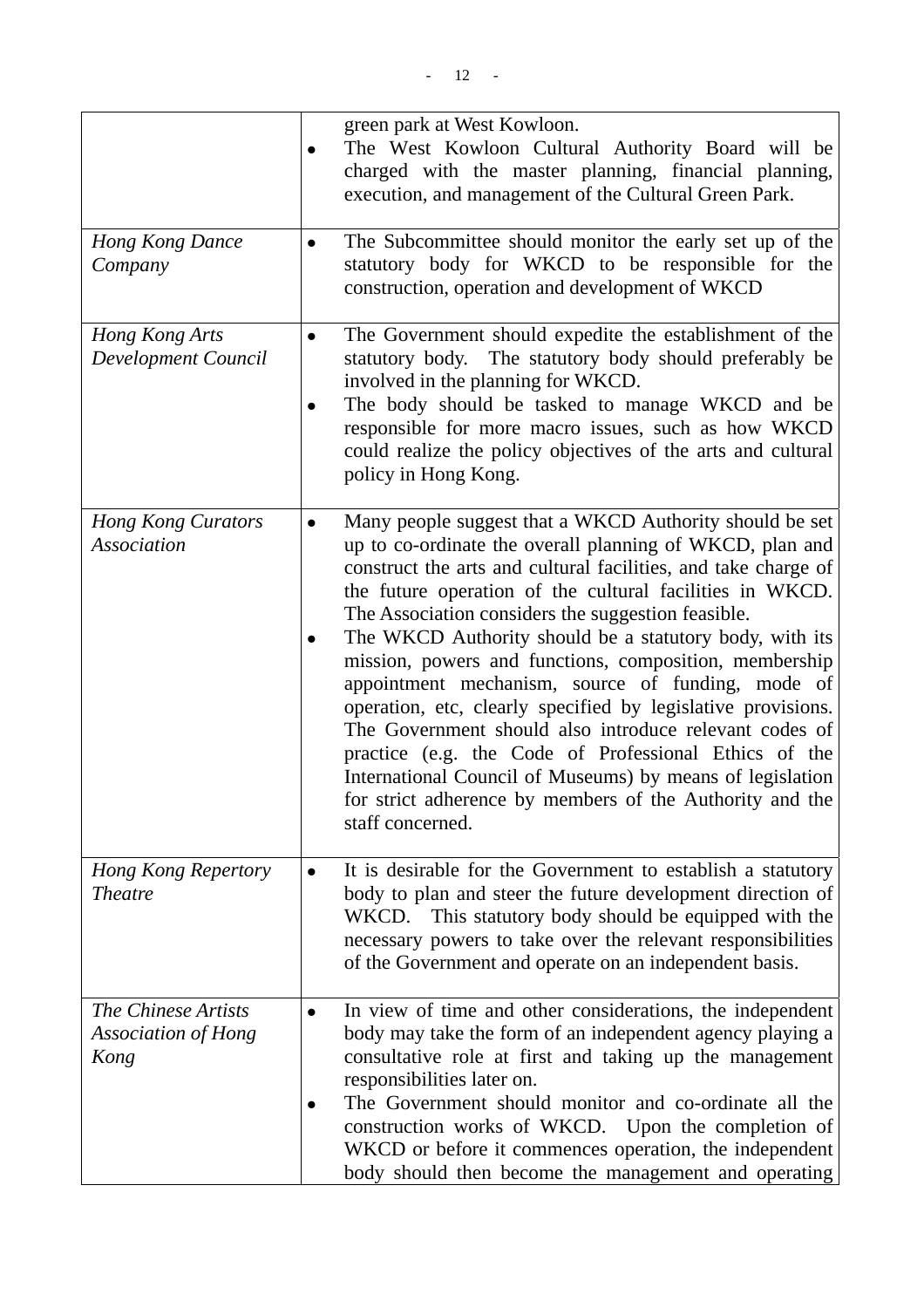|                                                  | agency with actual powers, responsible solely for the<br>development and promotion of arts and culture.                                                                                                                                                                                                                                                                                                                                                                                                                                    |
|--------------------------------------------------|--------------------------------------------------------------------------------------------------------------------------------------------------------------------------------------------------------------------------------------------------------------------------------------------------------------------------------------------------------------------------------------------------------------------------------------------------------------------------------------------------------------------------------------------|
| <b>Planet Time</b>                               | A WKCD Development Authority should be created to raise<br>the initial capital to fund construction (possibly through<br>government-guaranteed bonds) and managing revenue<br>sources to ensure the long-term sustainability of the arts,<br>cultural and educational facilities.                                                                                                                                                                                                                                                          |
| The Hong Kong<br><b>Institution of Engineers</b> | The Institution does not consider it an absolute necessity for<br>the establishment of a statutory body to spearhead the<br>WKCD project and in particular, does not consider that such<br>a statutory body must be established before proceeding with<br>the tendering and construction of the facilities in WKCD as<br>it may take years to establish the statutory body.                                                                                                                                                                |
| Museum of Site, Ltd                              | The Legislative Council (LegCo) should have a say on the<br>composition of the future statutory body for WKCD as the<br>body would take up part of LegCo's role on the monitoring<br>of WKCD.                                                                                                                                                                                                                                                                                                                                              |
| 8.2                                              | Corporate structure and funding arrangement                                                                                                                                                                                                                                                                                                                                                                                                                                                                                                |
| <b>Hong Kong Alternatives</b>                    | The Government may appoint a selection committee with<br>the mandate to appoint and recommend the Chairman of the<br>statutory body, who will then together with the selection<br>committee appoint the other 10 to 15 members of the<br>statutory body.<br>The selection committee should have no more than seven<br>members, being distinguished community leaders of highest<br>integrity, politically non-controversial, and patrons of arts<br>and cultural organizations who are committed to making<br>Hong Kong Asia's World City. |
| Hong Kong Society For<br><b>Education In Art</b> | The statutory body should include representatives from arts<br>education bodies.                                                                                                                                                                                                                                                                                                                                                                                                                                                           |
| Hong Kong Arts<br><b>Development Council</b>     | The statutory body should be well-represented from the arts<br>and cultural sector, the public and the Government.<br>Proceeds from the business operation in WKCD should be<br>$\bullet$<br>placed in a designated fund for the recurrent expenditure of<br>the statutory body and other core arts and cultural facilities.                                                                                                                                                                                                               |
| <b>Hong Kong Curators</b><br><b>Association</b>  | The Association suggests that about one-third of the WKCD<br>Authority's members may be specialist advisors with no<br>vested interests and with high social standing, another                                                                                                                                                                                                                                                                                                                                                             |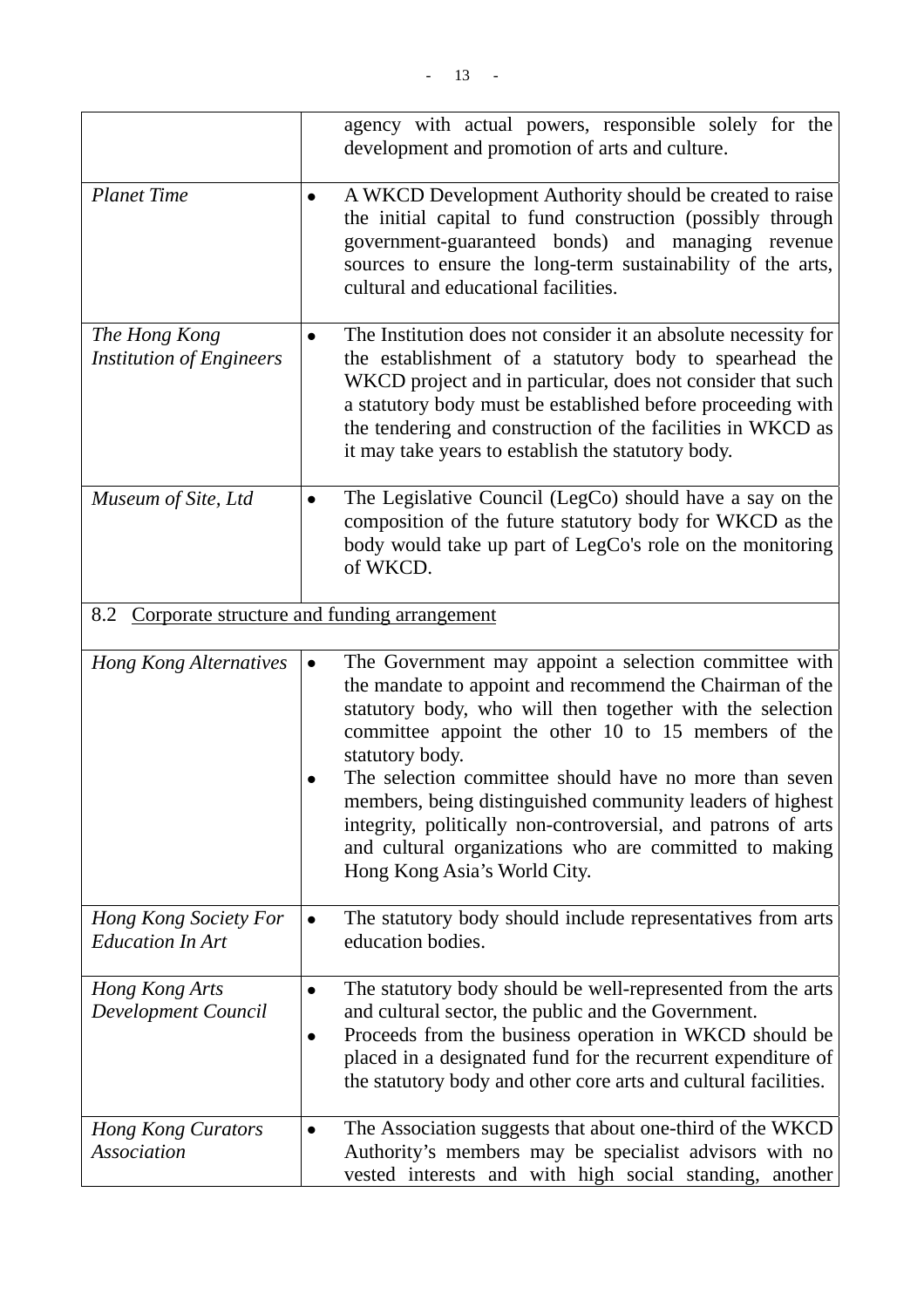|                                                                   |           | one-third representatives returned by election, and the<br>remaining one-third representatives from relevant bureaux<br>and government departments.                                                                                                                                                                                                                                                                                                                                                                                                                                                                  |
|-------------------------------------------------------------------|-----------|----------------------------------------------------------------------------------------------------------------------------------------------------------------------------------------------------------------------------------------------------------------------------------------------------------------------------------------------------------------------------------------------------------------------------------------------------------------------------------------------------------------------------------------------------------------------------------------------------------------------|
| Government Cultural<br>Services Grades'<br><i><b>Alliance</b></i> | $\bullet$ | The Association does not object to setting up<br>an<br>independent authority to manage and operate WKCD, but is<br>seriously concerned about the composition of the authority<br>and its membership appointment mechanism and stresses<br>that the museum profession and performance venue<br>management profession must be represented in the<br>authority.                                                                                                                                                                                                                                                         |
| The Chinese Artists<br><b>Association of Hong</b><br>Kong         | $\bullet$ | On the composition of the independent body, while the early<br>stage work would require the participation of more<br>members from the engineering and financial sectors, more<br>representatives from the arts and cultural sector should be<br>invited to participate in the management and operation of<br>WKCD.                                                                                                                                                                                                                                                                                                   |
| Corporate governance and accountability<br>8.3                    |           |                                                                                                                                                                                                                                                                                                                                                                                                                                                                                                                                                                                                                      |
| Hong Kong Arts<br>Development Council                             | $\bullet$ | The Council suggests separating the monitoring role from<br>the operation role of the statutory body to avoid a possible<br>conflict of interests. Operation should be delegated to the<br>committees formed under the statutory body.<br>The<br>committees<br>should<br>comprise<br>government<br>officials,<br>from the<br>and<br>cultural<br>representatives<br>arts<br>sector,<br>management experts and international professionals to<br>realize the "community driven" principle.                                                                                                                             |
| <b>Hong Kong Curators</b><br><b>Association</b>                   |           | The Authority and the agencies under it should be subject to<br>the Prevention of Bribery Ordinance as in the case of civil<br>servants.<br>The Authority should not be involved in too many<br>commercial activities or real estate property projects, so as<br>to avoid giving rise to criticisms that the Authority is<br>competing with the people for profits or suspicions of secret<br>deals with the business sector.<br>The enactment of a set of museum legislation is urgently<br>required to clearly establish the definition and operating<br>requirements of museums and is the only way to ensure the |
|                                                                   |           | provision of genuine museums in WKCD regardless of the<br>development approach to be adopted in future;<br>A comprehensive set of museum legislation should provide<br>for the following aspects of museums:<br>definition and types;                                                                                                                                                                                                                                                                                                                                                                                |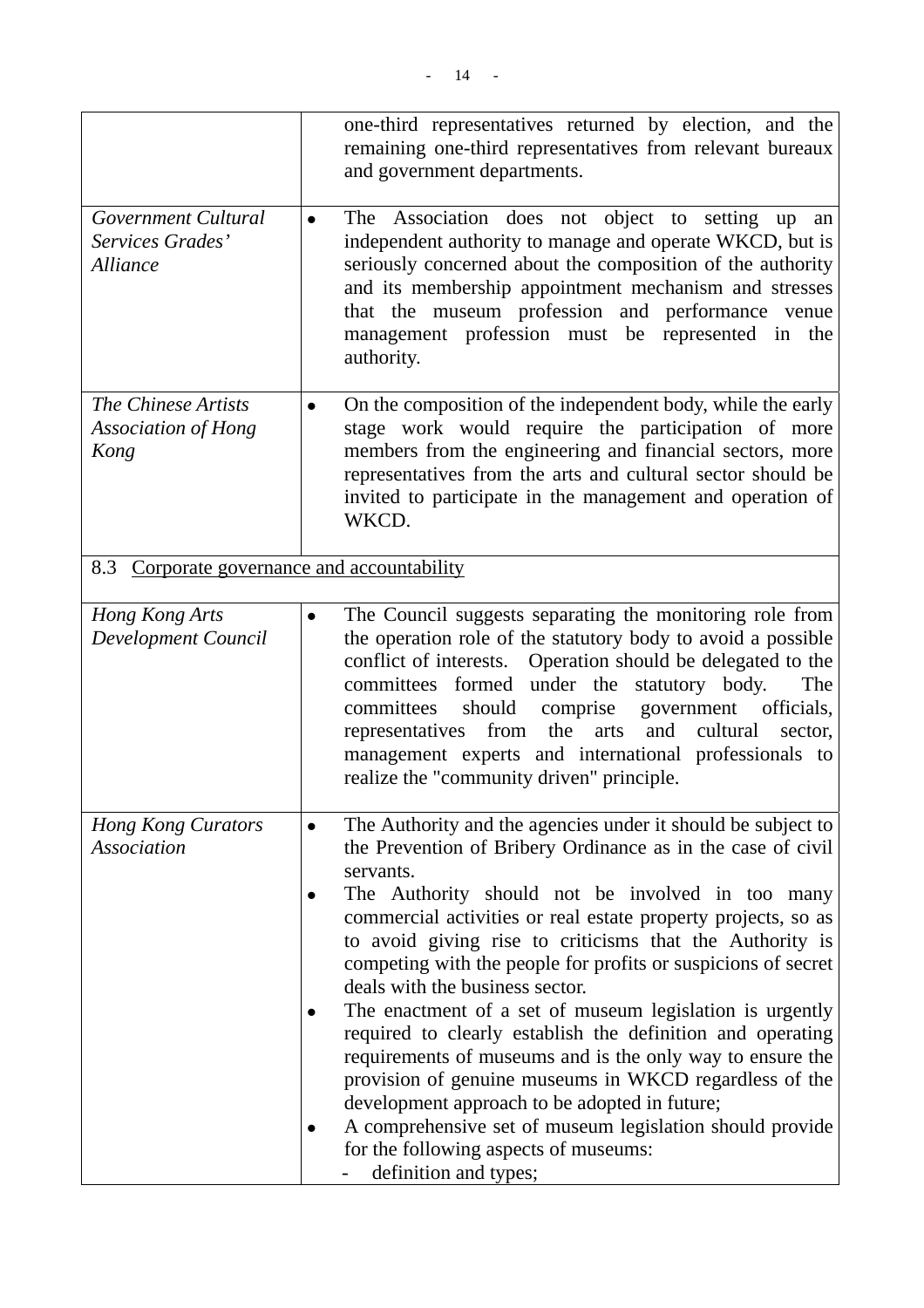|                                                     | purposes and functions;<br>$\overline{\phantom{0}}$<br>establishment, categorization and status;                                                                                                                                                                                                                                                                                                                                                                                                                                                                                                                                                                                                                                                                                                                                                                                                                                                                                       |
|-----------------------------------------------------|----------------------------------------------------------------------------------------------------------------------------------------------------------------------------------------------------------------------------------------------------------------------------------------------------------------------------------------------------------------------------------------------------------------------------------------------------------------------------------------------------------------------------------------------------------------------------------------------------------------------------------------------------------------------------------------------------------------------------------------------------------------------------------------------------------------------------------------------------------------------------------------------------------------------------------------------------------------------------------------|
|                                                     | installation standards, organization structure and staff<br>qualification;                                                                                                                                                                                                                                                                                                                                                                                                                                                                                                                                                                                                                                                                                                                                                                                                                                                                                                             |
|                                                     | operating management and accounts system; and                                                                                                                                                                                                                                                                                                                                                                                                                                                                                                                                                                                                                                                                                                                                                                                                                                                                                                                                          |
|                                                     | government funding support (awards), as well as<br>sponsorship from the community.                                                                                                                                                                                                                                                                                                                                                                                                                                                                                                                                                                                                                                                                                                                                                                                                                                                                                                     |
| Government Cultural<br>Services Grades'<br>Alliance | The authority should formulate a highly transparent<br>$\bullet$<br>assessment and accountability mechanism to assess the<br>performance of all its members on a regular basis.                                                                                                                                                                                                                                                                                                                                                                                                                                                                                                                                                                                                                                                                                                                                                                                                        |
| <b>Hong Kong Repertory</b><br><b>Theatre</b>        | The statutory body responsible for planning and guiding the<br>$\bullet$<br>development of WKCD should be monitored by the<br>Legislative Council.                                                                                                                                                                                                                                                                                                                                                                                                                                                                                                                                                                                                                                                                                                                                                                                                                                     |
| Museum of Site, Ltd                                 | The Government should solicit public views on the enabling<br>$\bullet$<br>legislation for the statutory body.                                                                                                                                                                                                                                                                                                                                                                                                                                                                                                                                                                                                                                                                                                                                                                                                                                                                         |
| 8.4                                                 | Provisional arrangements pending establishment of statutory body                                                                                                                                                                                                                                                                                                                                                                                                                                                                                                                                                                                                                                                                                                                                                                                                                                                                                                                       |
| Museum of Site, Ltd.                                | The organization suggests that a transitional/provisional<br>$\bullet$<br>WKCD Council should be set up immediately after the core<br>arts and cultural facilities have been confirmed.<br>The<br>Council should be tasked to:<br>work out the enabling legislation of the statutory body<br>for WKCD;<br>decide on the schedule and the suitable juncture for the<br>statutory to take over the WKCD project;<br>determine the extent to which the statutory body would<br>be involved in the planning and design of the WKCD;<br>determine whether the statutory body can have the<br>legal position to plan development parameters of the<br>WKCD such as development mix, plot ratio etc.;<br>work out strategic plans for smooth transfer of the<br>cultural provisions from Tsim Sha Tsui to the WKCD;<br>decide whether a canopy is appropriate for an overall<br>image of the WKCD; and<br>seek international advice and support from time to time<br>to gain project support. |
| 9.<br><b>Public engagement</b>                      |                                                                                                                                                                                                                                                                                                                                                                                                                                                                                                                                                                                                                                                                                                                                                                                                                                                                                                                                                                                        |
| Dr Robert CHUNG                                     | In conducting future public consultation, the following<br>$\bullet$<br>points should be noted:<br>Follow international standards as promulgated by the                                                                                                                                                                                                                                                                                                                                                                                                                                                                                                                                                                                                                                                                                                                                                                                                                                |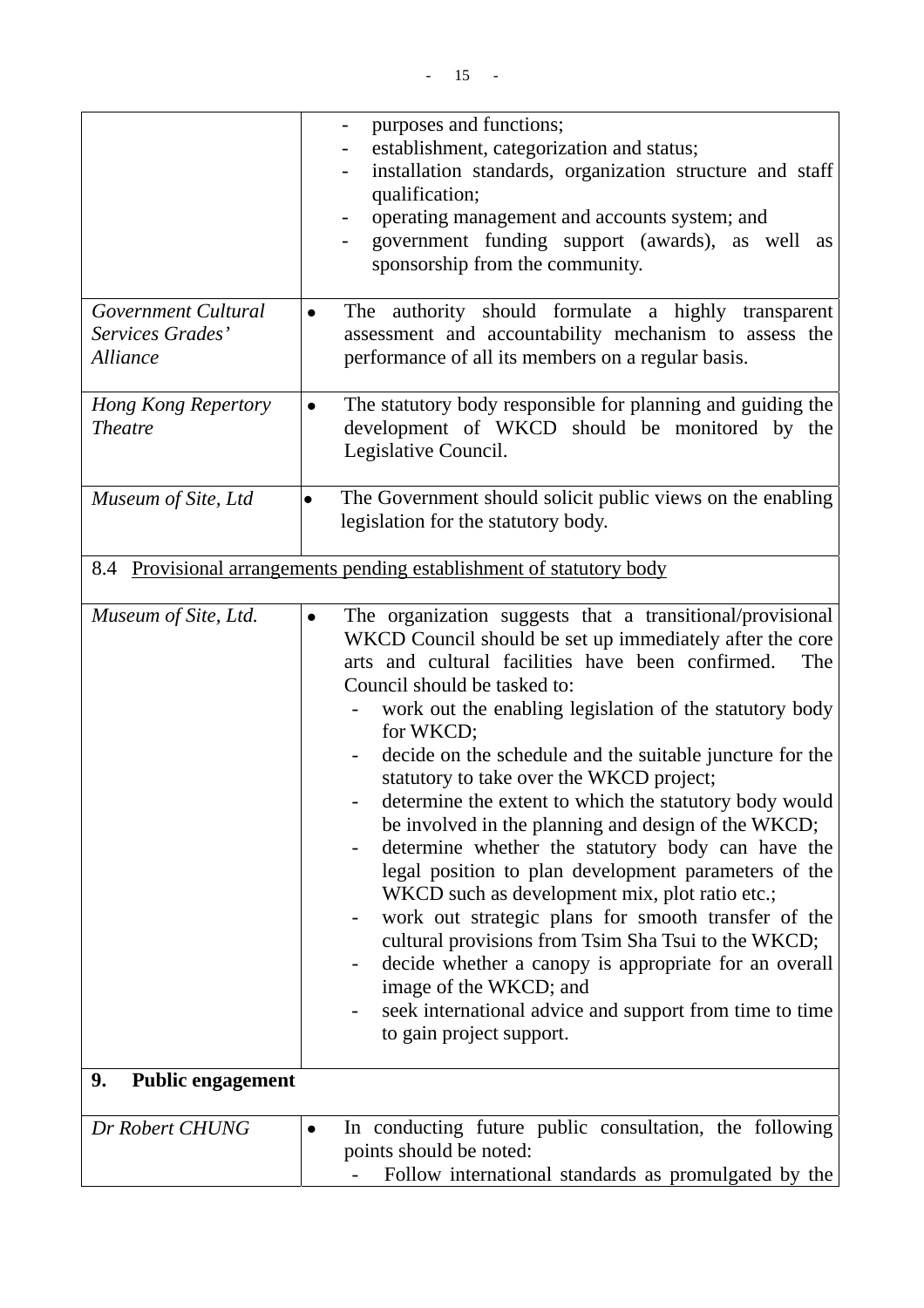| World Association for Public Opinion Research when<br>conducting and publishing opinion surveys;<br>The Government and Legislative Council Members<br>should have a duty to deliberate on the proper<br>development of WKCD and to convince the public that<br>their general direction is correct. Should there be<br>significant disparities between experts and general<br>public opinions, the Government should take the issue<br>to the general public and resolve it by democratic<br>means. Among all possible mechanisms, civil<br>referendums should be considered as an option, in<br>addition to public hearings, but never biased surveys<br>initiated and directed by the Administration or parties<br>with vested interests; and<br>If the Administration or any stakeholder has to conduct<br>public opinion surveys, it should employ independent<br>consultants who have the freedom to conduct such<br>surveys independently and professionally.<br>Public consultation should be started at an early stage of a<br>public project. Public consultation of varying scales,<br>which should be determined according to the circumstances,<br>could be conducted at various strategic stages of a major<br>project. Options may be formulated to invite the public to<br>indicate preference and give comments. To forge a<br>consensus among the public, it is important to give the<br>public a sense of ownership and show that their views are<br>genuinely respected. |
|--------------------------------------------------------------------------------------------------------------------------------------------------------------------------------------------------------------------------------------------------------------------------------------------------------------------------------------------------------------------------------------------------------------------------------------------------------------------------------------------------------------------------------------------------------------------------------------------------------------------------------------------------------------------------------------------------------------------------------------------------------------------------------------------------------------------------------------------------------------------------------------------------------------------------------------------------------------------------------------------------------------------------------------------------------------------------------------------------------------------------------------------------------------------------------------------------------------------------------------------------------------------------------------------------------------------------------------------------------------------------------------------------------------------------------------------------------------------------------------------|
| The organization suggests that the transitional/provisional<br>WKCD Council should be responsible for providing a<br>consultative mechanism. The Council should be an<br>advisory body under the administration of the Commission<br>on Strategic Development. In respect of consultation, its<br>power and work should be:<br>to create a formal channel/space for continued public<br>dialogue and to liaise with all relevant stakeholders;<br>to involve the business sector to propose the<br>non-cultural components, which are not under the<br>purview of the Consultative Committee and the<br>Advisory Groups; and<br>to establish a standing international mechanism to<br>reflect fleeting changes in the competitive global<br>situation and for ideas and interface.<br>The current public fanaticism and temper should be kept<br>'high' and the discourse of art should be carried forward<br>until the WKCD facility is opened for public use.                                                                                                                                                                                                                                                                                                                                                                                                                                                                                                                            |
|                                                                                                                                                                                                                                                                                                                                                                                                                                                                                                                                                                                                                                                                                                                                                                                                                                                                                                                                                                                                                                                                                                                                                                                                                                                                                                                                                                                                                                                                                            |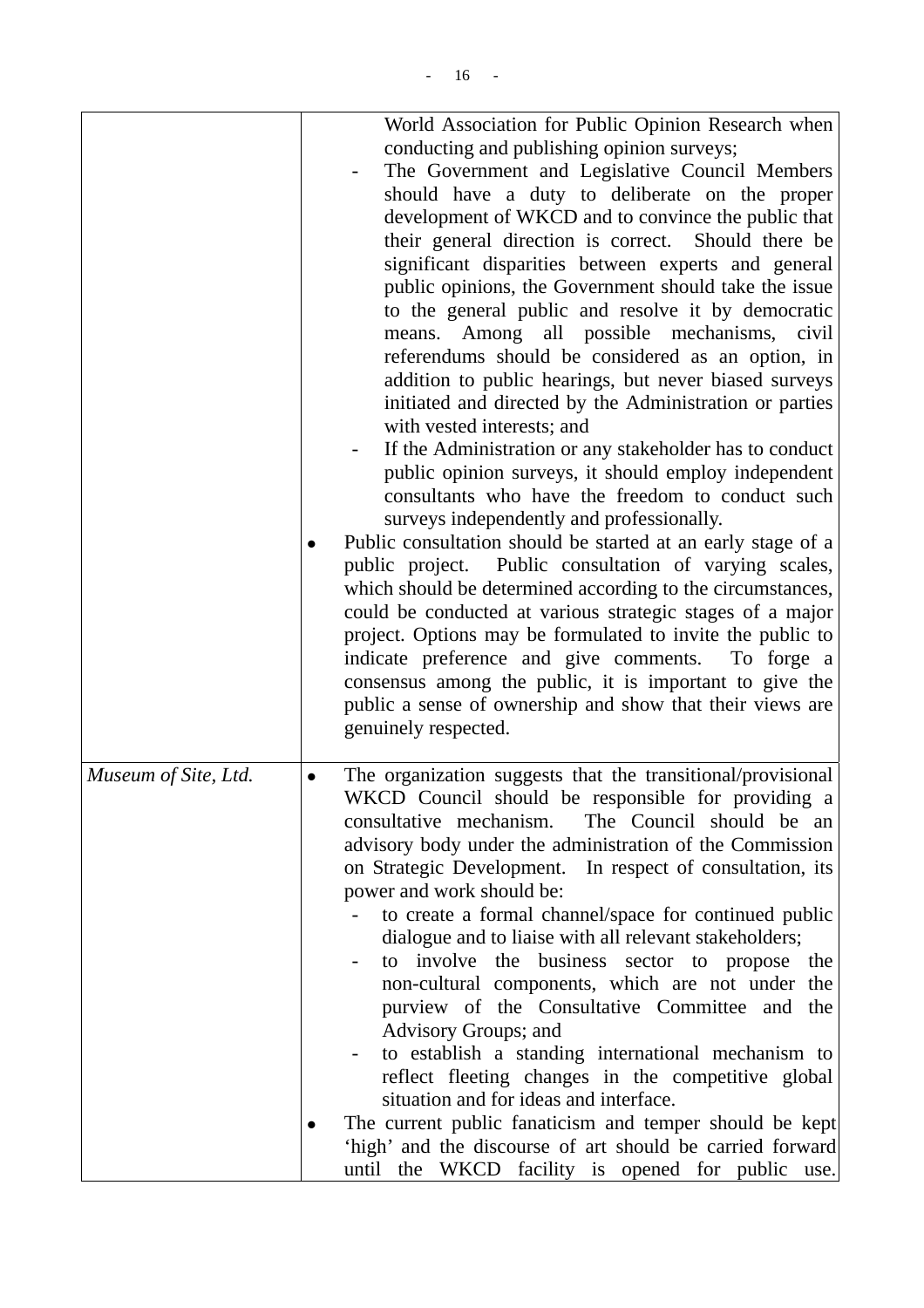|                                                           |           | Discussion on the subject can be generated in the Internet,<br>public forums, international conferences and through the<br>education system.                                                                                                                                                                                                                                                                                                                         |
|-----------------------------------------------------------|-----------|----------------------------------------------------------------------------------------------------------------------------------------------------------------------------------------------------------------------------------------------------------------------------------------------------------------------------------------------------------------------------------------------------------------------------------------------------------------------|
| <b>Hong Kong Curators</b><br><b>Association</b>           | $\bullet$ | The Association hopes that the Government could allow the<br>discussions and studies relating to the development of<br>WKCD to be conducted in a more open manner to enable<br>Hong Kong people to make a fair and objective comparison.<br>Consensus on a proposal most conducive to the long-term<br>development of WKCD can be reached from open and<br>professional discussions.                                                                                 |
| The Chinese Artists<br><b>Association of Hong</b><br>Kong | $\bullet$ | In addition to conducting another exercise to solicit views,<br>efforts should also be made to consolidate the views<br>collected during the early stages, especially the views on the<br>need for Core Arts and Cultural Facilities. This is the only<br>way to gain a more comprehensive perspective.                                                                                                                                                              |
| <b>Hong Kong Dance</b><br>Company                         |           | The Consultative Committee and the Advisory Groups<br>should consult both the public as well as listening to the<br>views of practitioners from different fields of the arts and<br>cultural sector to understand their circumstances and<br>demands.                                                                                                                                                                                                                |
| Museum of Site, Ltd.                                      | $\bullet$ | Under the provisional Council, a new structure<br>of<br>consultation such as one with a Museum Committee,<br>Performing Arts Committee, Library Committee, Ancillary<br>Facility Committee, Financial Matters Committee and the<br>like can be formed to carry out their specific work.                                                                                                                                                                              |
| 10. Implementation issues                                 |           |                                                                                                                                                                                                                                                                                                                                                                                                                                                                      |
| The Hong Kong Institute<br>of Planners                    |           | To overcome the problem that the training of management<br>professionals and art talents would not be in time for the<br>planning and operation for the arts and cultural facilities in<br>WKCD, WKCD could be developed in phases with regular<br>reviews.                                                                                                                                                                                                          |
| The Hong Kong Institute<br>of Architects                  |           | The Government should set a timetable for the WKCD<br>Instead of a rigid blueprint, the Government<br>project.<br>should lay down guidelines for the development of WKCD.<br>Implementation of WKCD should be undertaken in stages<br>and each stage should be reviewed in light of public<br>The next stage could be modified to meet the<br>feedback.<br>changing needs and circumstances of the community.<br>The Institute welcomes the recommendation of Museum |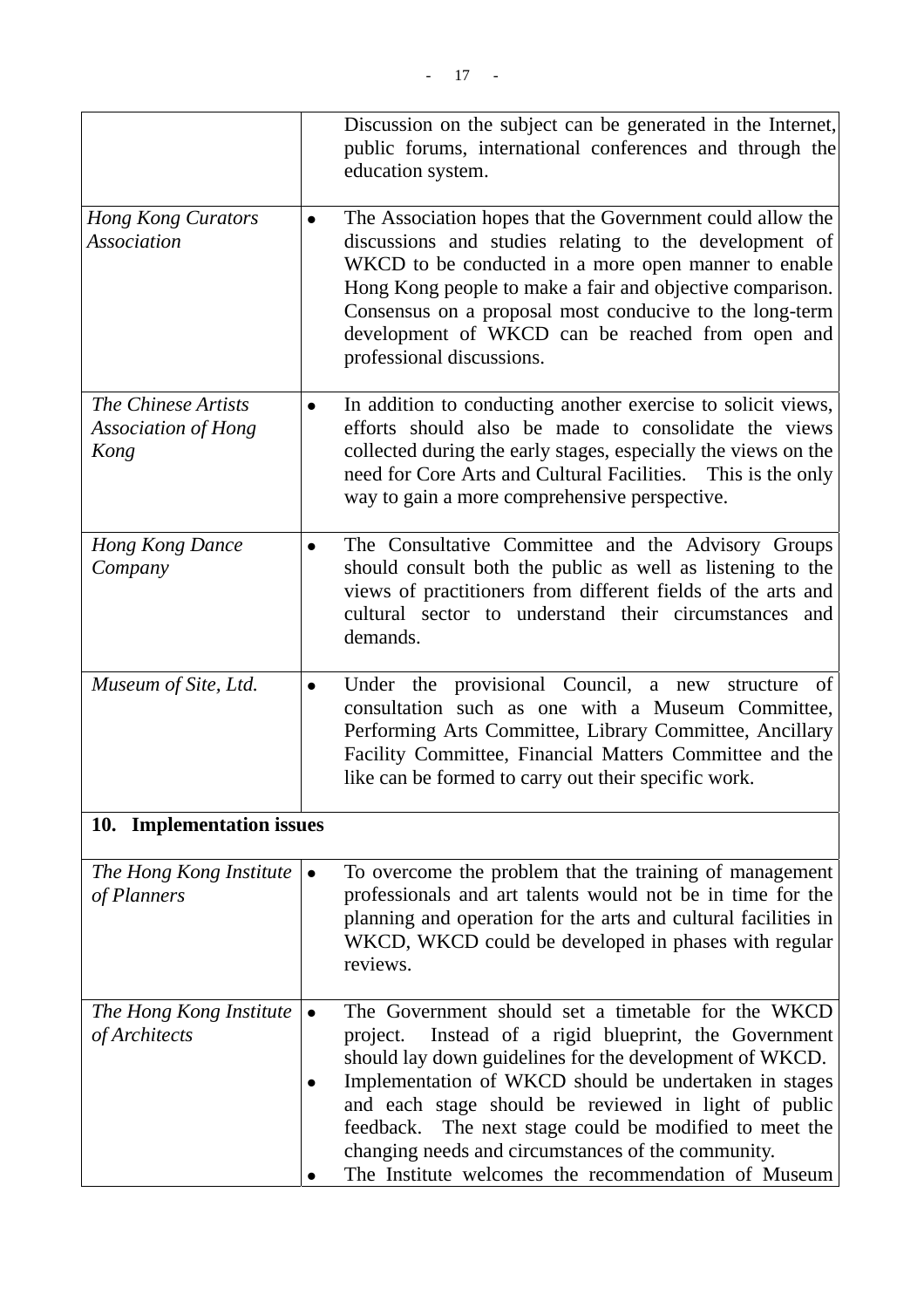|                                                  |           | Advisory Group to hold an open competition for the<br>proposed $M_{+}$ .                                                                                                                                                                                                                                                    |
|--------------------------------------------------|-----------|-----------------------------------------------------------------------------------------------------------------------------------------------------------------------------------------------------------------------------------------------------------------------------------------------------------------------------|
| Museum of Site, Ltd                              | $\bullet$ | More open competitions could be held in respect of the<br>facilities in WKCD to enhance public participation and<br>awareness.                                                                                                                                                                                              |
| The Hong Kong<br><b>Institution of Engineers</b> | ٠         | To accelerate the implementation process in an efficient and<br>coordinated manner, the Government should proceed with<br>the drafting of the master layout plan in collaboration with<br>other Government departments. The relevant government<br>departments should start the basic infrastructure works for<br>the site. |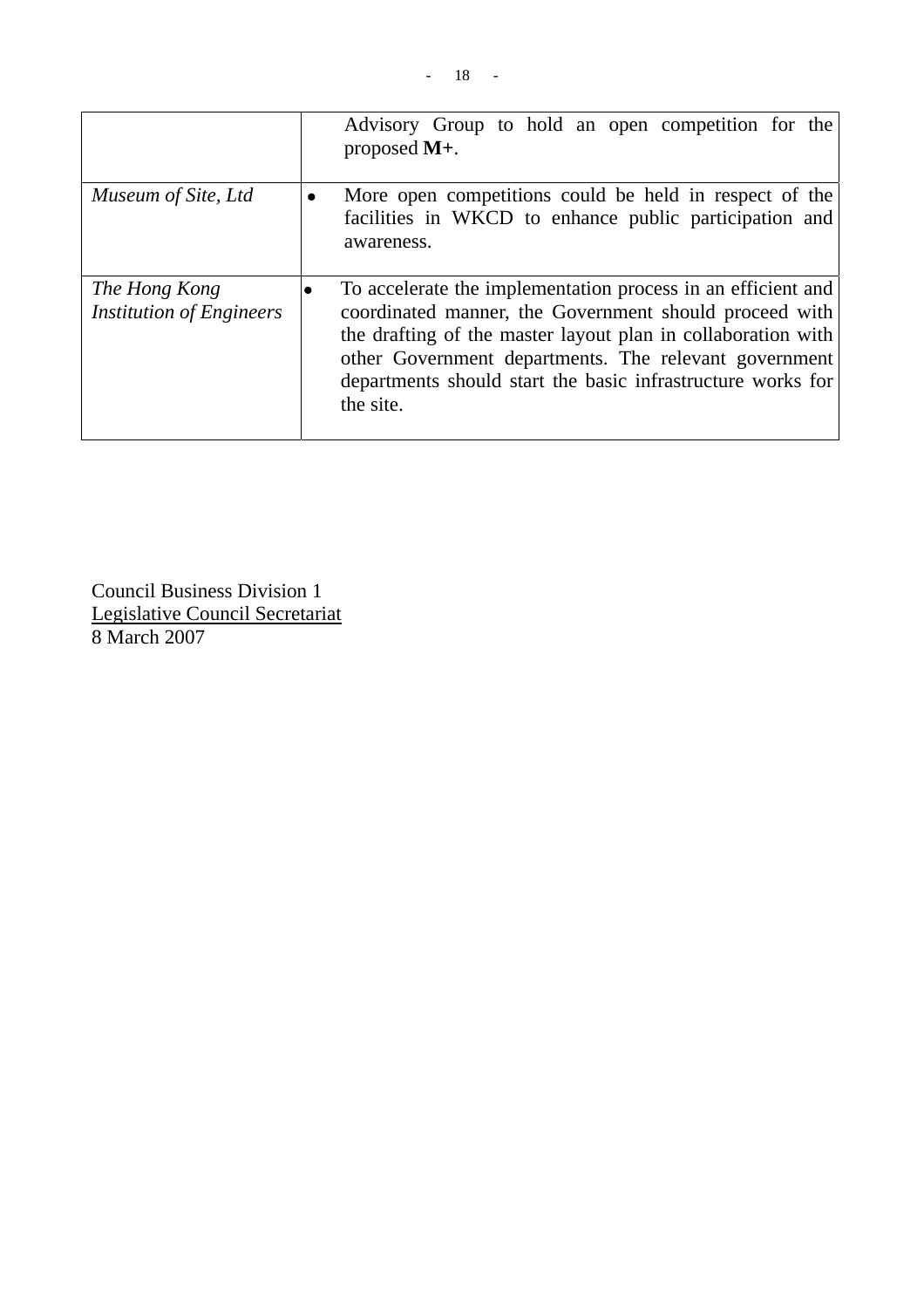## **Subcommittee on West Kowloon Cultural District Development**

# **Summary of views of various organizations and individuals on the work of the Consultative Committee on the Core Arts and Cultural Facilities in West Kowloon Cultural District (CC) and its three Advisory Groups (AGs)**

*(Views received from October 2006 to January 2007)* 

| 1.<br><b>General comments</b>                   |                                                                                                                                                                                                                                                                                                                                                                                                                                       |  |
|-------------------------------------------------|---------------------------------------------------------------------------------------------------------------------------------------------------------------------------------------------------------------------------------------------------------------------------------------------------------------------------------------------------------------------------------------------------------------------------------------|--|
| People's Panel on West<br>Kowloon               | The three AGs work independently without coordination<br>$\bullet$<br>with one another.<br>The three AGs have not sufficiently engaged the public in<br>$\bullet$<br>drawing up their recommendations.<br>Though<br>the<br>Performing Arts and Tourism Advisory Group (PATAG) and<br>Museums Advisory Group (MAG) have received and listed<br>out public views, there is not a systematic consolidation and<br>analysis of the views. |  |
| <b>Hong Kong Curators</b><br><b>Association</b> | The proceedings of CC and AGs are not transparent.<br>After<br>$\bullet$<br>AGs have made recommendations, it is not known whether<br>alternative views have been considered. Even if they have<br>considered such views, they have not explained the reasons<br>for not accepting them.                                                                                                                                              |  |
| Hong Kong Arts<br>Development Council           | The Council urges CC to give consideration to the<br>$\bullet$<br>promotion of cultural and creative industries, the training for<br>the arts and cultural sector, the governance mode and the<br>future development of the West Kowloon Cultural District<br>(WKCD) and how WKCD could catalyze the realization of<br>a long term arts and cultural vision for Hong Kong.                                                            |  |
| The Hong Kong Institute<br>of Planners          | There is a need for the Government to substantiate its<br>lo<br>cultural policy in conjunction with the vision for WKCD as<br>it seems that the current cultural policy, in particular the<br>strategies for cultural software development under the<br>policy, may not be able to accommodate and complement<br>the recommendations of PATAG and MAG.                                                                                |  |
| <b>Report of PATAG</b><br>2.                    |                                                                                                                                                                                                                                                                                                                                                                                                                                       |  |
| People's Panel on West<br>Kowloon               | The PATAG's recommendations have not addressed the<br>$\bullet$<br>fundamental questions of "For whom the facilities are built"<br>and "Why they should be built". In this connection, CC                                                                                                                                                                                                                                             |  |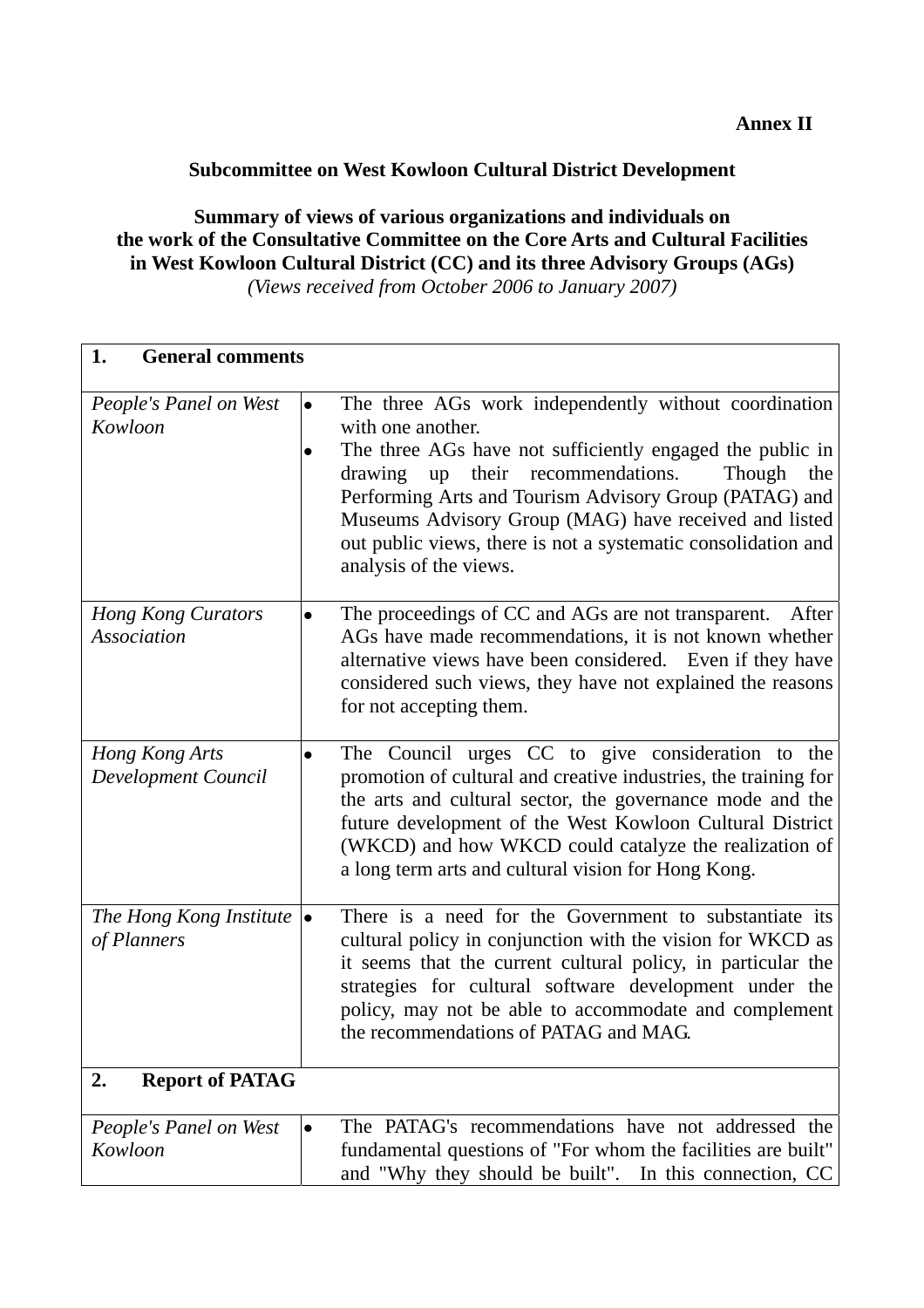|                                                               |           | should take up a greater responsibility for formulating a<br>policy direction for the WKCD project.                                                                                                                                                                                                                                                                                                                                                                                            |
|---------------------------------------------------------------|-----------|------------------------------------------------------------------------------------------------------------------------------------------------------------------------------------------------------------------------------------------------------------------------------------------------------------------------------------------------------------------------------------------------------------------------------------------------------------------------------------------------|
| Hong Kong Arts<br>Development Council                         | $\bullet$ | The Council supports PATAG's suggestion of providing<br>more small-scale performing venues with a seating capacity<br>of 200 to 1 000 to facilitate the development of small to<br>medium sized performing groups.                                                                                                                                                                                                                                                                             |
| Hong Kong Arts Festival $\vert \bullet \vert$<br>Society Ltd. |           | While the Society welcomes PATAG's recommendation on<br>providing more performing venues, the details of these<br>recommended venues would need further study taking into<br>account the projected audience size, the public demand and<br>the attendance rates of existing venues.                                                                                                                                                                                                            |
| Designing Hong Kong<br><b>Harbour District</b>                |           | The organization considers that the PATAG's recommended<br>venues could reflect the territorial requirements<br>for<br>performing venues in Hong Kong, but WKCD should not be<br>the necessary location for these venues.                                                                                                                                                                                                                                                                      |
| The Chinese Artists<br><b>Association of Hong</b><br>Kong     | $\bullet$ | While the Association supports PATAG's report on setting<br>up a Xiqu Centre, there are concerns that the software<br>development may not keep pace with the hardware<br>development in WKCD and the rentals of the future<br>performing venues in WKCD may not be affordable to<br>Cantonese Opera companies, as the venues may operate on a<br>The Government could consider<br>self-financing basis.<br>setting up a dedicated fund for the development of the arts<br>and cultural sector. |
| 3.<br><b>Report of MAG</b>                                    |           |                                                                                                                                                                                                                                                                                                                                                                                                                                                                                                |
| 3.1<br>General                                                |           |                                                                                                                                                                                                                                                                                                                                                                                                                                                                                                |
| The Hong Kong Institute<br>of Architects                      | $\bullet$ | The Institute agrees that flexibility should be provided for<br>the museums in WKCD. However, the Government should<br>formulate a clear policy on museums.<br>Given the overlapping of the proposed museum themes with<br>those of existing themes, consideration may be given to<br>converting some existing ones to training facilities for<br>cultural software development.                                                                                                               |
| Museum of Site, Ltd.                                          |           | There is perceived conflict of interests in the composition of<br>MAG and as such, there are doubts whether MAG could<br>truly reflect public views. Scientists and historians could<br>have been enlisted into MAG to give views from a wider<br>perspective.                                                                                                                                                                                                                                 |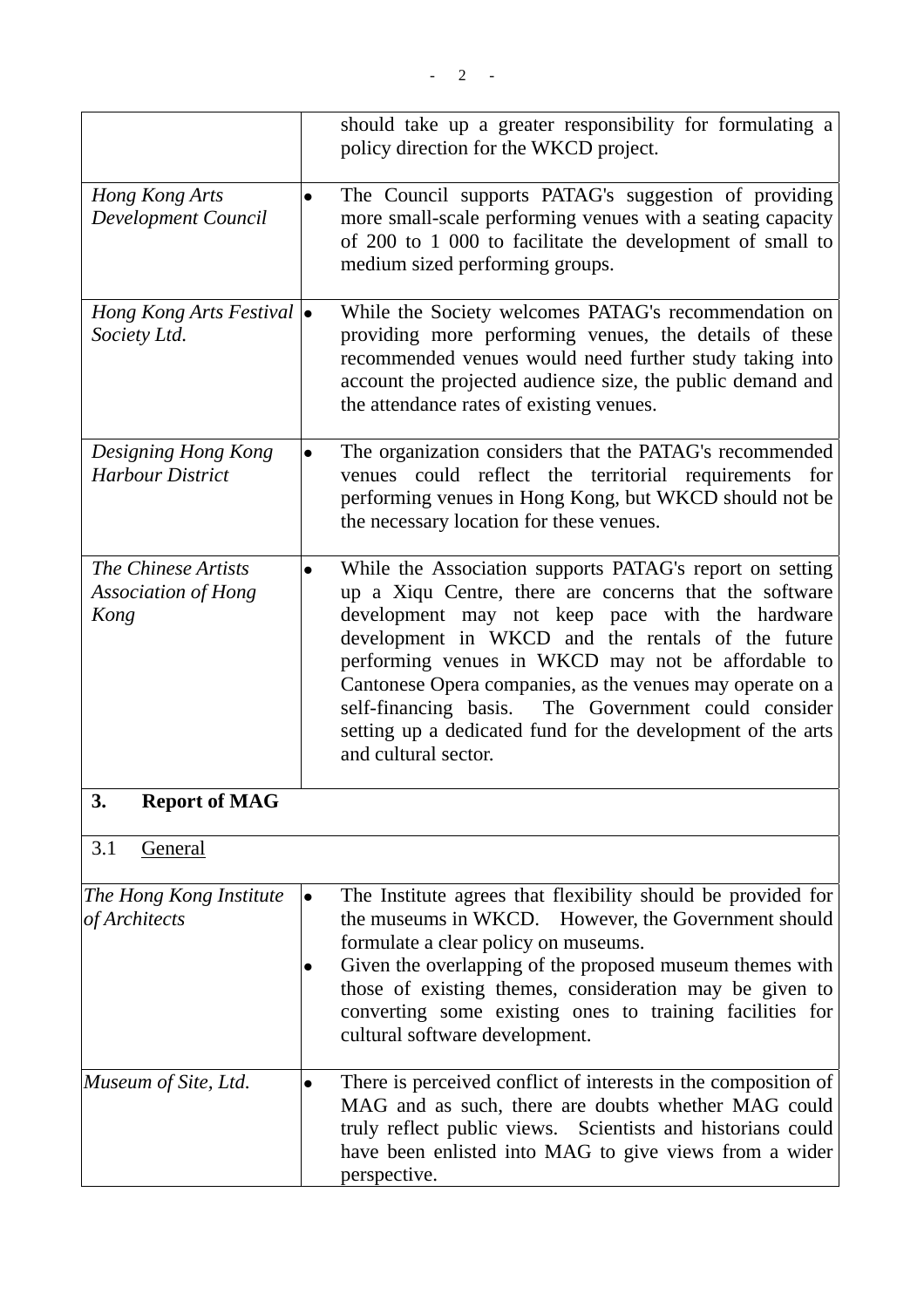|                                                 | $\bullet$              | More discussion should be conducted on how to balance the<br>need to encourage creativity and the need to ensure proper<br>monitoring under the future governing structure for the<br>museums.<br>The future statutory body for WKCD should establish a<br>communication platform to facilitate continuous dialogue<br>with the arts and cultural sector on the development of<br>museums in WKCD.                                                                                                                                                                                 |
|-------------------------------------------------|------------------------|------------------------------------------------------------------------------------------------------------------------------------------------------------------------------------------------------------------------------------------------------------------------------------------------------------------------------------------------------------------------------------------------------------------------------------------------------------------------------------------------------------------------------------------------------------------------------------|
| <b>Hong Kong Curators</b><br><b>Association</b> | $\bullet$              | The museums in WKCD should be planned in conjunction<br>with the existing public and private museums in Hong<br>Kong.<br>Enacting a piece of legislation on museums can facilitate the<br>healthy development of museum facilities in Hong Kong.<br>The planning for the museums in WKCD should be settled<br>as soon as possible so as to enable the commencement of the<br>collection building process and the training of required<br>professionals. Consideration can also be given to tapping<br>the experience of local professionals who have retired or left<br>the field. |
| 3.2<br><u>Museum plus <math>(M+)</math></u>     |                        |                                                                                                                                                                                                                                                                                                                                                                                                                                                                                                                                                                                    |
| <b>Hong Kong Curators</b><br><b>Association</b> | $\bullet$<br>$\bullet$ | M+ should have an official Chinese name.<br>The M+ concept is too broad and MAG has not provided<br>any guidelines on collections development matters.<br>A wide<br>scope of collections would easily lead to mediocrity and the<br>proposed Hong Kong perspective for the collections of $M+$<br>may result in the future collections being too local lacking in<br>a global dimension.                                                                                                                                                                                           |
| Mr Oscar HO                                     | $\bullet$              | M+ concept is innovative, visionary and forward-looking<br>and can embrace a large variety of art forms. The concept<br>is responsive to the latest global critical thinking concerning<br>the future development of museums and has aroused great<br>interest among overseas museums professionals.<br>However,<br>it is necessary to explain details of $M$ + to the public in<br>easily comprehensible terms.<br>More in-depth studies and opinion surveys should be<br>conducted for the future museum facilities in WKCD.                                                     |
| Museum of Site, Ltd                             | $\bullet$              | The organization has reservation on the "Centre Pompidou"<br>approach of the proposed M+ which seeks to cover<br>collections of various groupings under an umbrella<br>The M+ proposal may be "dangerous" and<br>institution.<br>contrary to the global trend that each museum is devoted to                                                                                                                                                                                                                                                                                       |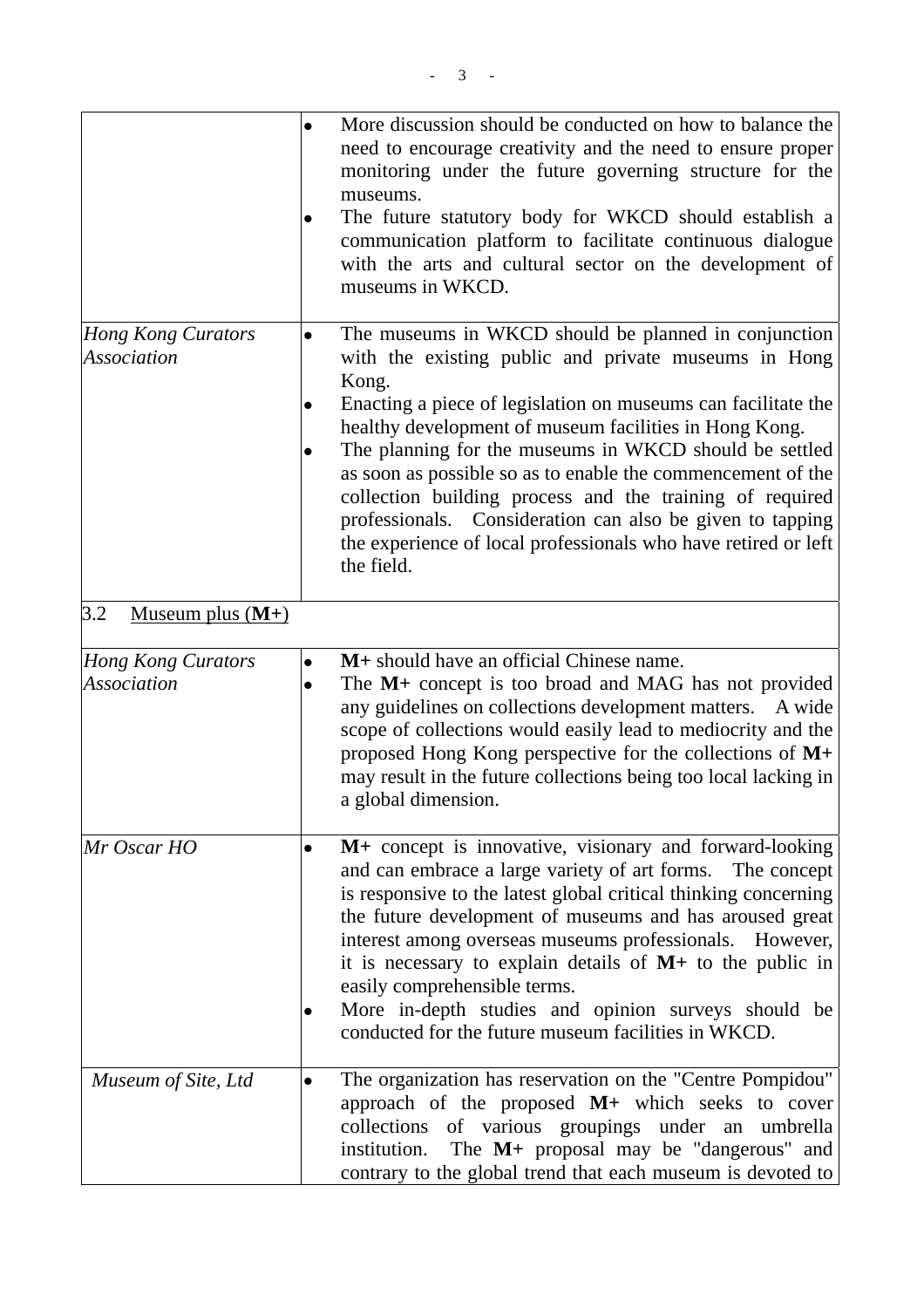|                                                 |           | one particular theme.<br>The proposal would not be<br>conducive to the development of the museum culture in<br>Hong Kong.<br>The museum facilities on visual culture under $M$ + would<br>compete against the existing art museums managed by the<br>Leisure and Cultural Services Department.<br>The M+ concept could not reflect the uniqueness of Hong<br>Kong nor embrace the history and identity of the Hong<br>Kong. If the Hong Kong public could not identify with<br>M+, it would become a white elephant. |
|-------------------------------------------------|-----------|----------------------------------------------------------------------------------------------------------------------------------------------------------------------------------------------------------------------------------------------------------------------------------------------------------------------------------------------------------------------------------------------------------------------------------------------------------------------------------------------------------------------|
| Asia Art Archive                                |           | The $M$ + proposal is forward-looking in line with the global<br>trend and is more than a traditional museum. It is meant to<br>engage and respond to the public and to provide a platform<br>for the $20th$ century and $21st$ century visual cultures.<br>$M$ + can cater for the rapid changes in the roles and functions<br>of museums. As no such institutions exist in Hong Kong<br>and Asia, $M+$ will provide a good opportunity to put Hong<br>Kong on the world cultural map.                              |
| The Hong Kong Institute<br>of Architects        |           | The Institute welcomes MAG's recommendation on holding<br>an open architectural competition for the proposed M+.                                                                                                                                                                                                                                                                                                                                                                                                     |
| Hong Kong Arts<br>Development Council           | $\bullet$ | The Council supports the $M$ + proposal in view that $M$ +<br>would be a forward-looking and flexible cultural institution.                                                                                                                                                                                                                                                                                                                                                                                          |
| 3.3<br>Proposed themes                          |           |                                                                                                                                                                                                                                                                                                                                                                                                                                                                                                                      |
| Hong Kong Arts<br>Development Council           | $\bullet$ | The Council agrees with MAG that in considering the<br>themes for the new museums in WKCD, the primary<br>consideration should be whether the themes can reflect the<br>cultural characteristics of Hong Kong and how the new<br>museums can complement the existing museums.<br>MAG<br>has addressed the Council's views that WKCD should<br>promote and develop local arts, enhance arts education, and<br>the establishment of other complementary facilities in<br>WKCD.                                         |
| <b>Hong Kong Curators</b><br><b>Association</b> | $\bullet$ | The Association is concerned that the MAG's proposed<br>themes, namely, visual art, design, film and popular culture<br>are too narrow, skewing towards visual culture.<br>The Association has reservation on designing a museum for<br>popular culture, as there is no overseas precedence and the<br>idea of accommodating popular culture in a museum is<br>perplexing. There is doubt on whether such a museum has<br>any educational value.                                                                     |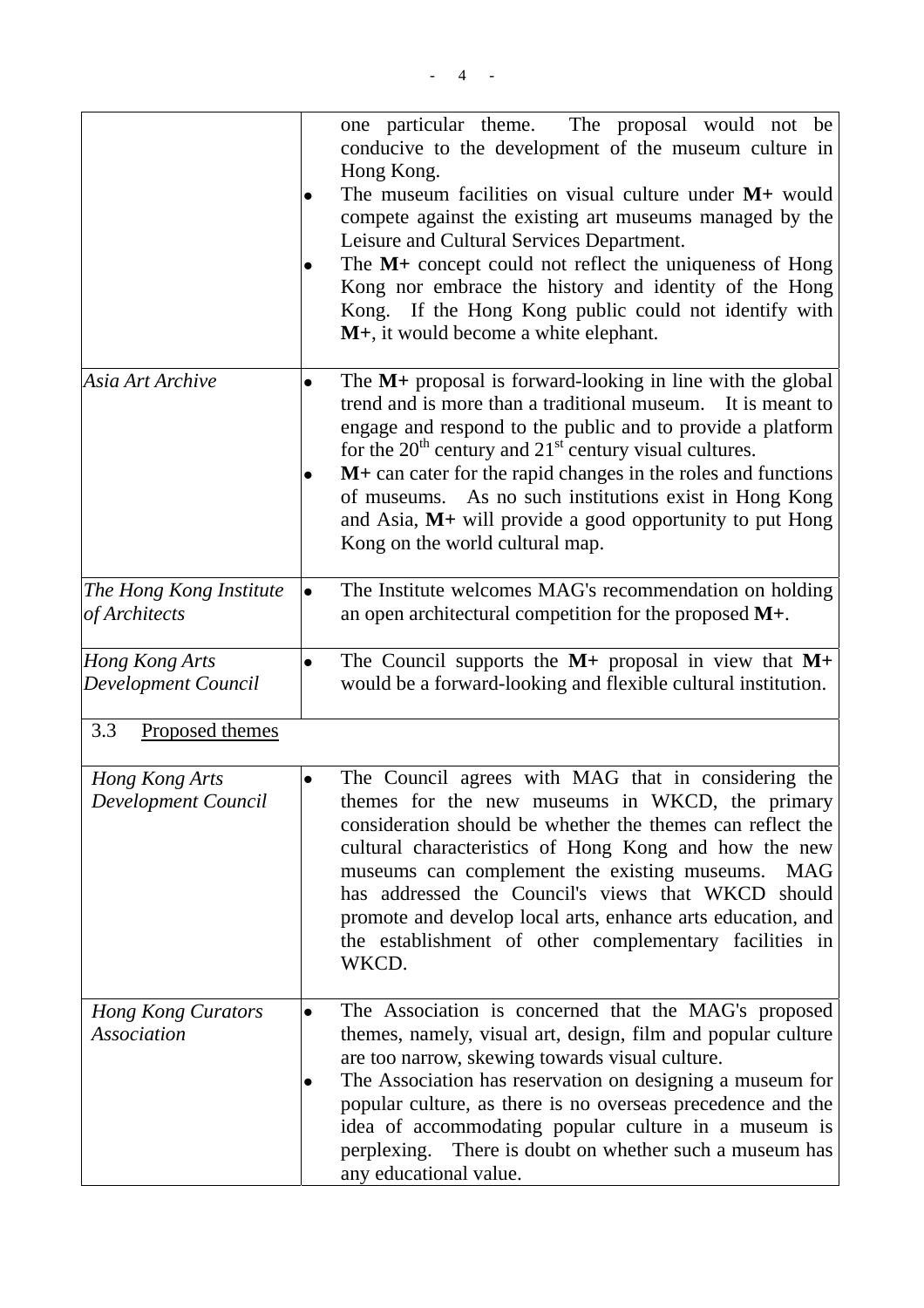|                                           | $\bullet$ | The overlapping of MAG's proposed groupings with the<br>themes of the existing museums may increase the price of<br>the collection items on the market and no full picture on a<br>particular theme could be presented by any one museum.                                                                                                                                                                                                                                                                                                                                                                                                         |
|-------------------------------------------|-----------|---------------------------------------------------------------------------------------------------------------------------------------------------------------------------------------------------------------------------------------------------------------------------------------------------------------------------------------------------------------------------------------------------------------------------------------------------------------------------------------------------------------------------------------------------------------------------------------------------------------------------------------------------|
| The Hong Kong Institute<br>of Architects. | $\bullet$ | The four broad groupings recommended by MAG could not<br>cater for certain minority preferences and some small<br>museums could be provided in WKCD on minority themes.<br>Architecture could be one of the themes at the WKCD<br>museums.                                                                                                                                                                                                                                                                                                                                                                                                        |
| Museum of Site, Ltd                       |           | The organization has reservation on subsuming ink art,<br>which is representative of Chinese traditional art, under the<br>broad grouping of visual art. Ink art should form a distinct<br>grouping to show its uniqueness and this would enhance the<br>role of Hong Kong in the collection and development of this<br>art form.                                                                                                                                                                                                                                                                                                                 |
| Asia Art Archive                          | $\bullet$ | The relevant minority views on "ink art" have been reflected<br>in MAG's report. While "ink art" is a living art form, the<br>boundary between "ink art" and other art forms has become<br>Segregating "ink art" from "visual art" would<br>blurred.<br>marginalize the former and defeating the vision of $M$ + to<br>achieve cross-fertilization.                                                                                                                                                                                                                                                                                               |
| <b>Public Engagement</b><br>4.            |           |                                                                                                                                                                                                                                                                                                                                                                                                                                                                                                                                                                                                                                                   |
| Museum of Site, Ltd                       | $\bullet$ | The public consultation conducted by MAG is not thorough<br>and the public participation level has been low.<br>The<br>Government should conduct thorough consultation on the<br>$M+$ proposal.                                                                                                                                                                                                                                                                                                                                                                                                                                                   |
| Dr Robert CHUNG                           | $\bullet$ | Given that the public is the ultimate users of the future<br>museum facilities, it is important that they should develop a<br>sense of ownership and they should be involved and<br>consulted at different stages of planning and development of<br>the proposed $M+$ .<br>The Government could provide the public with viable<br>options at strategic stages for public consultation through<br>public hearings, civil referendum and opinion surveys.<br>However, any opinion surveys should follow the established<br>international standards. In conducting large-scale opinion<br>surveys, the consultant should be given complete autonomy. |
| Mr Oscar HO                               | $\bullet$ | In the public consultation for the museums facilities,<br>respective views of the general public and professionals                                                                                                                                                                                                                                                                                                                                                                                                                                                                                                                                |